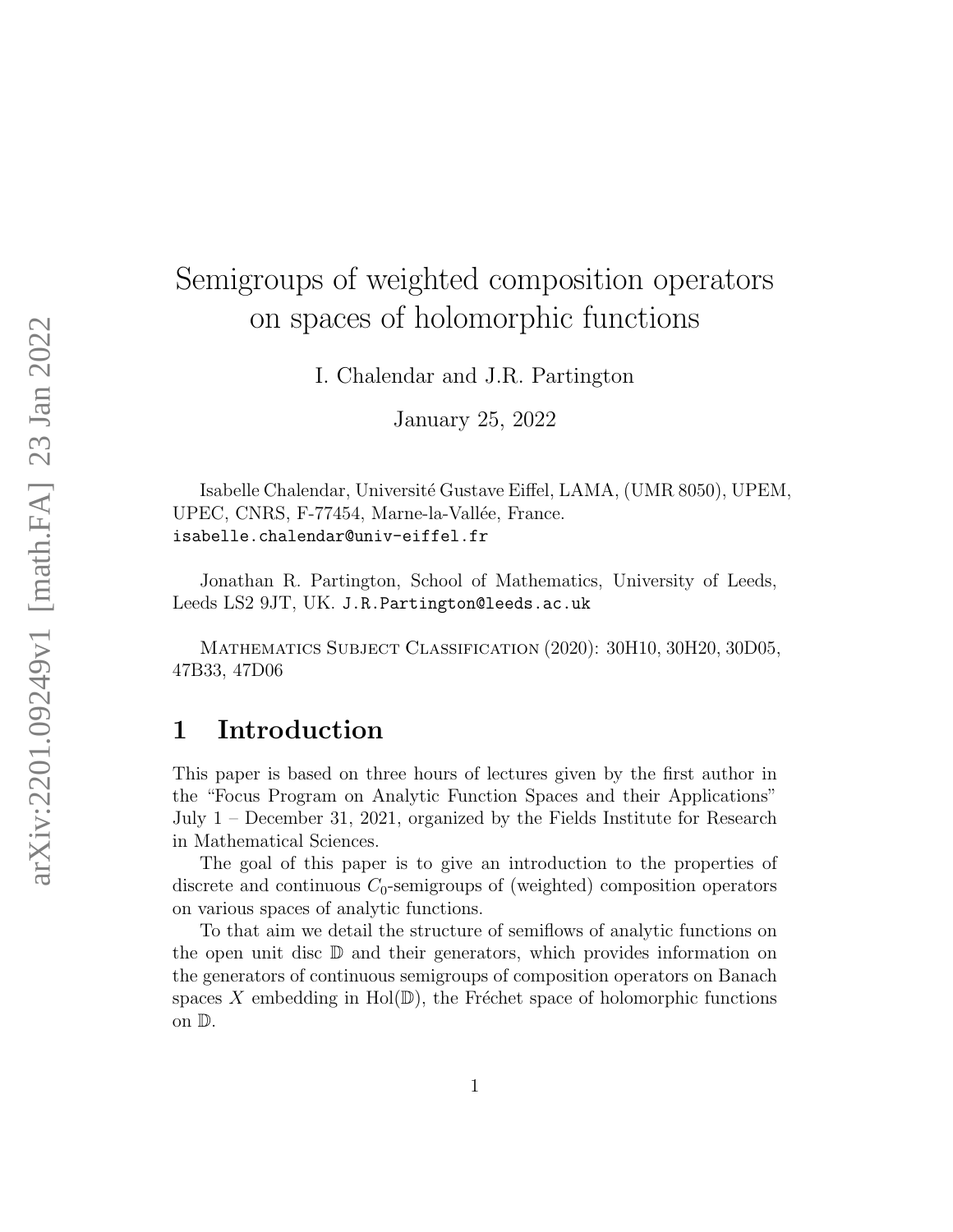An initial motivation for studying such semigroups is a better understanding of an specific universal operator. Moreover, adding a weight to a composition operator is motivated by the fact that such operators describe isometries on non-Hilbertian Hardy spaces and they appear automatically when the Banach spaces  $X$  are replaced by Banach spaces of holomorphic functions on another domain such as the right half-plane.

Thanks to the analysis of spectral properties, we deduce the asymptotic behaviour of discrete semigroups of composition operators on various Banach spaces such as the Hardy spaces, the weighted Bergman spaces, Bloch type spaces or standard weighted Bergman space of infinite order. As a byproduct we obtain characterization of the properties of isometry and similarity to isometry, still for composition operators. We then describe the limit at infinity for continuous semigroups of composition operators.

Compactness (immediate and eventual) and analyticity of semigroups of composition operators are then considered on the Hardy space  $H^2(\mathbb{D})$ , even though other classes of Banach spaces may also be considered. References are given for more complete information.

Finally, we provide some perspectives for semigroups of composition operators on  $H^2(\mathbb{C}_+)$ , where  $\mathbb{C}_+$  is the right-half-plane, as well as an analysis of semigroups of composition operators on the Fock space. The latter case can be treated in a complete way since the non-trivial semiflows involved are necessarily expressed using polynomials of degree one.

### Contents

|                   | 1 Introduction                                                                                     |               |
|-------------------|----------------------------------------------------------------------------------------------------|---------------|
| <b>Background</b> |                                                                                                    |               |
| 2.1               | Strongly continuous semigroups of operators: definition and                                        |               |
|                   | characterization $\ldots \ldots \ldots \ldots \ldots \ldots \ldots \ldots \ldots$                  | $\mathcal{S}$ |
| 2.2               | Analytic semiflows on a domain and models for semiflows on $\mathbb D$                             | 6             |
| 2.3               |                                                                                                    | 7             |
| 2.4               | $C_0$ -semigroups of composition operators                                                         | - 9           |
| 2.5               |                                                                                                    |               |
| Motivation        |                                                                                                    |               |
|                   | 3.1 Universal operators $\ldots \ldots \ldots \ldots \ldots \ldots \ldots \ldots \ldots \ldots 10$ |               |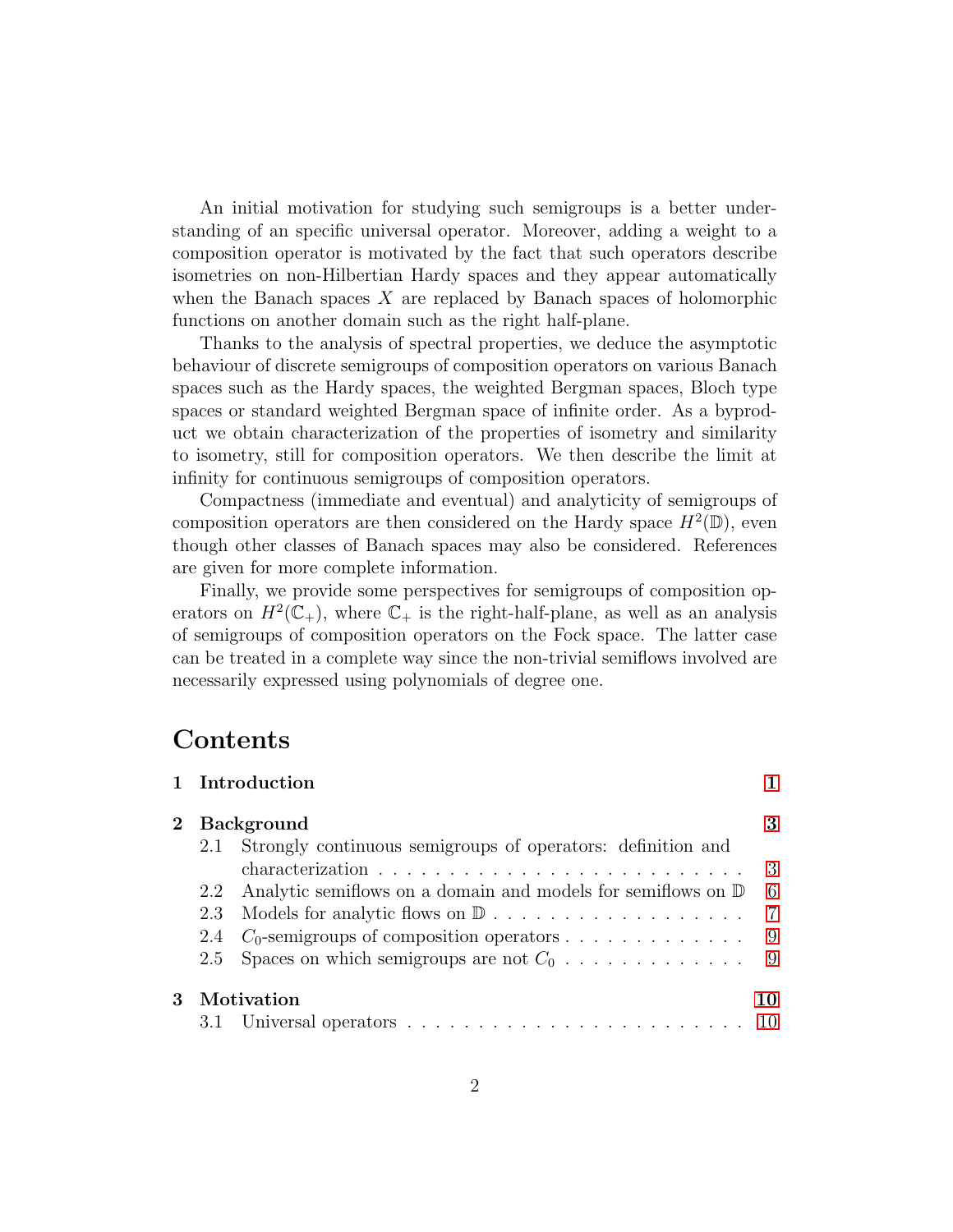|             | 3.2        |                                                                                                                                                                   |    |
|-------------|------------|-------------------------------------------------------------------------------------------------------------------------------------------------------------------|----|
|             | 3.3        |                                                                                                                                                                   |    |
| 4           |            | Asymptotic behaviour of $T^n$ or $T_t$                                                                                                                            | 12 |
|             | 4.1        | The discrete unweighted case $\ldots \ldots \ldots \ldots \ldots \ldots 12$                                                                                       |    |
|             | 4.2        |                                                                                                                                                                   |    |
|             | 4.3        | Weighted composition operators 18                                                                                                                                 |    |
|             | 4.4        | Isometry and similarity to isometry $\dots \dots \dots \dots \dots \dots \dots$ 18                                                                                |    |
|             | 4.5        |                                                                                                                                                                   | 19 |
|             |            |                                                                                                                                                                   |    |
|             |            |                                                                                                                                                                   |    |
| $5^{\circ}$ |            | Compactness and analyticity                                                                                                                                       | 20 |
|             | 5.1<br>5.2 | Immediate and eventual compactness 20<br>Compact analytic semigroups 22                                                                                           |    |
|             |            |                                                                                                                                                                   | 24 |
|             | 6.1        | 6 An outlook on $\mathbb{C}_+$ and $\mathbb{C}$                                                                                                                   |    |
|             |            |                                                                                                                                                                   |    |
|             | 6.2        |                                                                                                                                                                   |    |
|             |            | Composition operators $\dots \dots \dots \dots \dots \dots \dots \dots$ 26<br>6.2.1<br>Weighted composition operators $\dots \dots \dots \dots \dots$ 28<br>6.2.2 |    |

## <span id="page-2-0"></span>2 Background

### <span id="page-2-1"></span>2.1 Strongly continuous semigroups of operators: definition and characterization

We recall some of the standard facts about one-parameter semigroups of operators, which may be found in many places, such as [\[29\]](#page-31-0) and [\[43\]](#page-32-0).

**Definition 2.1.** A semigroup  $(T_t)_{t\geq0}$  of operators on a Banach space X is a family of bounded operators satisfying:

(i)  $T_0 = \text{Id}$ , the identity operator, and (ii)  $T_{t+s} = T_tT_s$  for all  $s, t \geq 0$ . If, in addition, it satisfies:

(iii)  $T_tx \to x$  as  $t \to 0^+$  for all  $x \in X$ , then it is called a strongly continuous or  $C_0$ -semigroup.

A uniformly continuous semigroup  $(T_t)_{t>0}$  is one satisfying  $||T_t -Id|| \to 0$ as  $t \to 0^+$ .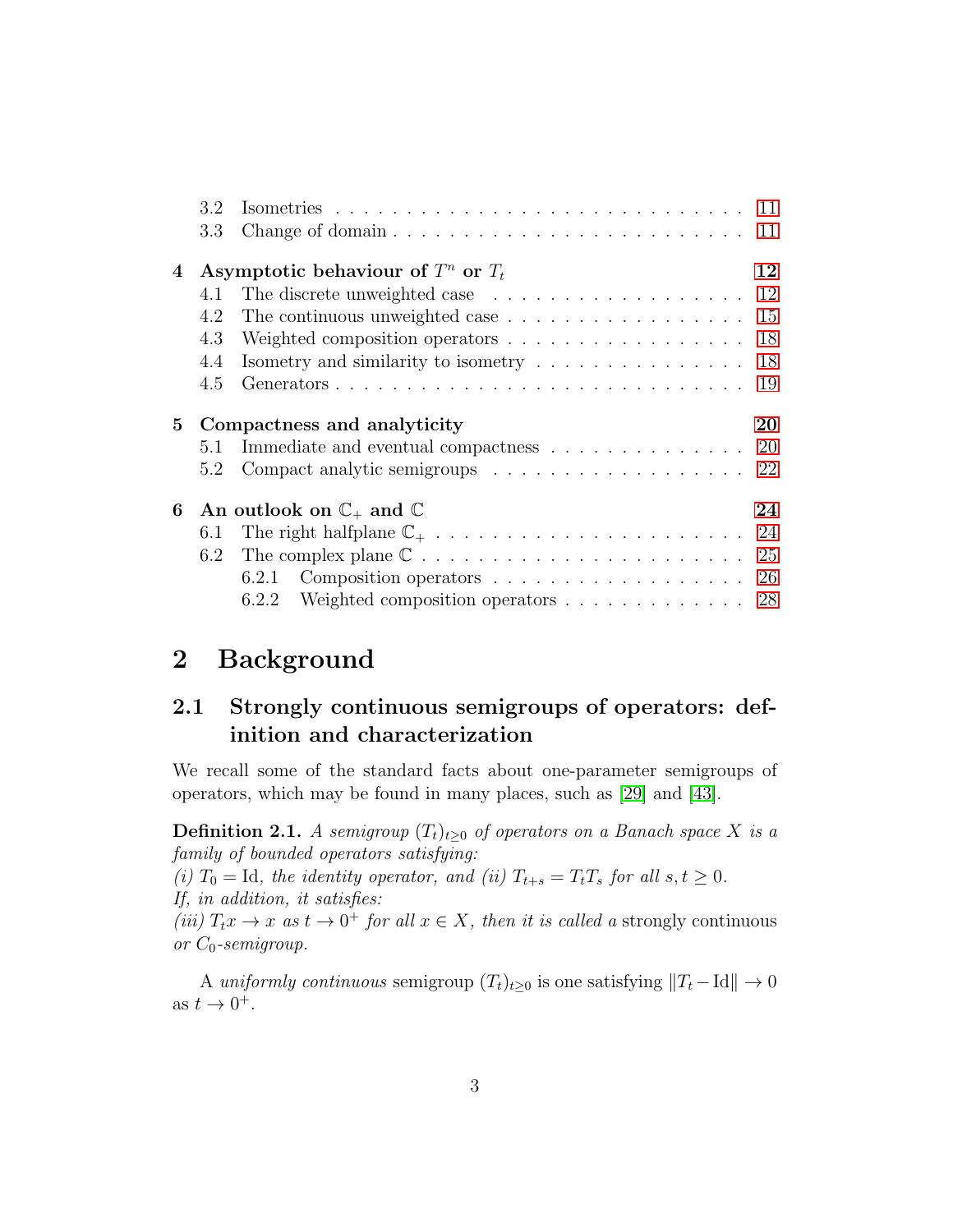Associated with this is the notion of an *infinitesimal generator*, or simply generator. We define an (in general unbounded) operator A whose domain is

$$
D(A) := \{ x \in X : \lim_{t \to 0^+} \frac{T_t x - x}{t} \quad \text{exists} \},
$$

and then

$$
Ax := \lim_{t \to 0^+} \frac{T_t x - x}{t} \quad \text{for} \quad x \in D(A).
$$

Moreover, the generator of a  $C_0$ -semigroup characterizes completely a semigroup, that is two  $C_0$ -semigroups are equal if and only if their generators are equal.

By the uniform boundedness principle, each  $C_0$ -semigroup is uniformly bounded on each compact interval. As a corollary, for every  $C_0$ -semigroup  $(T_t)_{t\geq0}$ , there exists  $w \in \mathbb{R}$  and  $M \geq 1$  such that

$$
||T_t|| \le Me^{wt} \text{ for all } t \ge 0.
$$

Contractive  $C_0$ -semigroups are the ones for which one can take  $M = 1$ and  $w = 0$ , whereas quasicontractive  $C_0$ -semigroups are the ones for which one can take  $M = 1$  and w is arbitrary.

The domain  $D(A)$  of the generator A of a  $C_0$ -semigroup is always dense in X (and moreover  $(A, D(A))$  is a closed operator). It is then natural to characterize the linear operators  $(A, D(A))$  that are the generator of  $C_0$ -semigroups. For semigroups of contractions on Hilbert spaces, Lumer and Phillips, in 1961, provided a beautiful criterion [\[38\]](#page-32-1) (see also [\[29,](#page-31-0) Theorem 3.15]).

**Theorem 2.2** (Lumer–Phillips). Let  $(A, D(A))$  be a linear operator with dense domain on a Hilbert space H. The following assertions are equivalent:

- (i) A generates a  $C_0$ -semigroup of contractions;
- (ii) there exists  $\lambda > 0$  such that  $(\lambda \text{Id} A)D(A) = H$  and for all  $x \in D(A)$ ,

$$
\operatorname{Re}\langle Ax, x \rangle \le 0;
$$

(iii) for all  $\lambda > 0$  we have  $(\lambda \mathrm{Id} - A)D(A) = H$  and for all  $x \in D(A)$ ,

$$
\operatorname{Re}\langle Ax, x \rangle \le 0.
$$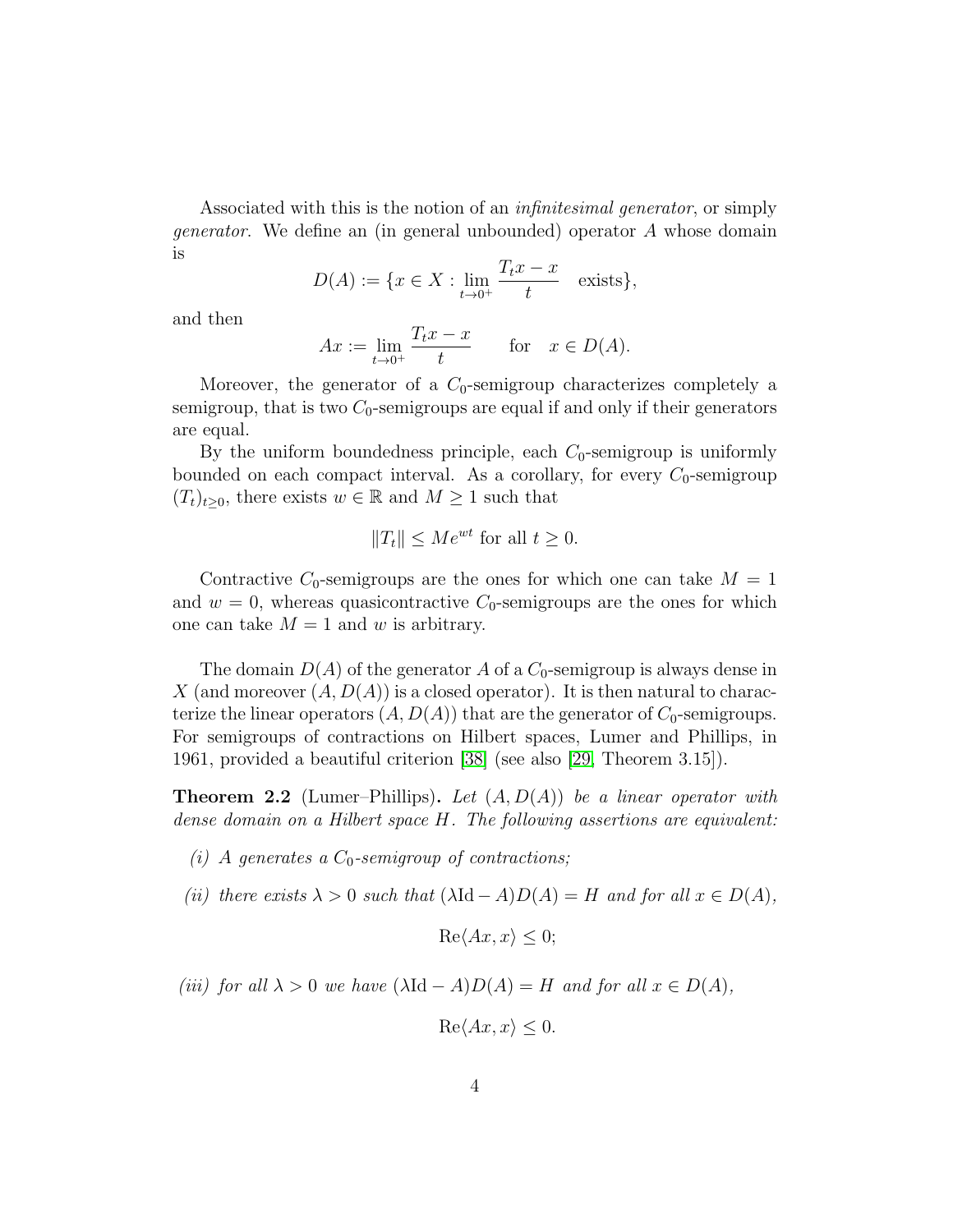Since  $(T_t)_{t>0}$  is a  $C_0$ -semigroup of quasicontractions on a Hilbert space H if and only if there exists  $w \geq 0$  such that  $(e^{-wt}T_t)_{t\geq 0}$  is a  $C_0$ -semigroup of contractions, it is then easy to deduce a version of the Lumer–Phillips Theorem for  $C_0$ -quasicontractions.

**Theorem 2.3.** Let  $(A, D(A))$  be a linear operator with dense domain on a Hilbert space H. The following assertions are equivalent:

- (i) A generates a  $C_0$ -semigroup of quasicontractions;
- (ii) there exists  $\lambda > 0$  such that  $(\lambda \mathrm{Id} A)D(A) = H$  and

sup  $x \in D(A), ||x|| \leq 1$  $\text{Re}\langle Ax, x\rangle < \infty;$ 

(iii) for all  $\lambda > 0$  we have  $(\lambda \mathrm{Id} - A)D(A) = H$  and

$$
\sup_{x \in D(A), \|x\| \le 1} \text{Re}\langle Ax, x \rangle < \infty.
$$

For generators of  $C_0$ -semigroups which are not necessarily quasicontractive, another beautiful criterion involving the growth of the resolvent is due to Hille and Yosida [\[29,](#page-31-0) Theorem 3.8].

**Theorem 2.4.** Let A be a linear operator defined on a linear subspace  $D(A)$ of the Banach space X,  $w \in \mathbb{R}$  and  $M > 0$ . Then A generates a  $C_0$ -semigroup  $(T_t)_{t>0}$  that satisfies

 $||T_t|| < Me^{wt}$ 

if and only if

- a) A is closed and  $D(A)$  is dense in X;
- (b) every real  $\lambda > w$  belongs to the resolvent set of A and for such  $\lambda$  and for all positive integers n,

$$
\|(\lambda \mathrm{Id} - A)^{-n}\| \le \frac{M}{(\lambda - \omega)^n}.
$$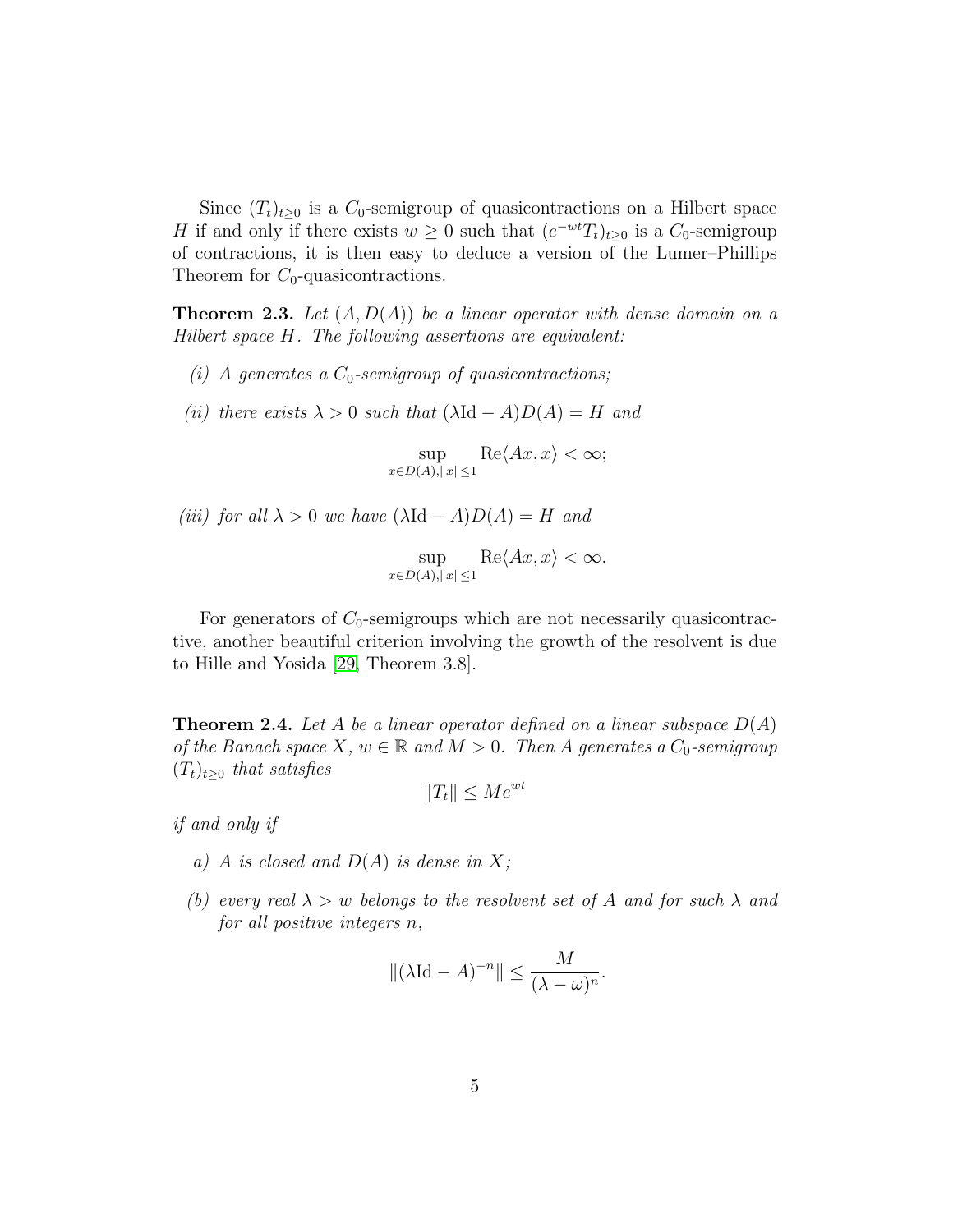We shall restrict ourselves to Banach spaces  $X$  of functions that are holomorphic on a domain  $\Omega$  (usually the unit disc  $\mathbb D$  but sometimes the right half-plane  $\mathbb{C}_+$  or the complex plane  $\mathbb{C}$ ) and satisfying the condition that point evaluations  $f \mapsto f(z)$  are continuous for all  $z \in \Omega$ . Assuming this, we have that norm convergence of a sequence  $(f_n)$  to f implies local uniform convergence (uniform convergence on compact subsets of  $\Omega$ ).

Recall that for suitable  $\phi : \Omega \to \Omega$  holomorphic, the composition operator  $C_{\phi}: X \to X$  is defined by  $(C_{\phi}f)(z) = f(\phi(z))$ , for  $f \in X$  and  $z \in \Omega$  (assuming that  $C_{\phi}$  maps X boundedly into X, an issue which will be discussed later). Likewise, for suitable w holomorphic on  $\Omega$ , the weighted composition operator  $W_{w,\phi}$  on X is defined by  $(W_{w,\phi}f)(z) = w(z)f(\phi(z)).$ 

The main theme of this paper is to study  $C_0$ -semigroups of (weighted) composition operators. However, we may also look at composition semigroups from a non-operatorial point of view (for example, as in [\[16\]](#page-30-0)).

### <span id="page-5-0"></span>2.2 Analytic semiflows on a domain and models for semiflows on  $D$

**Definition 2.5.** A continuous analytic semiflow on a domain  $\Omega$  is a family  $(\phi_t)_{t\geq0}$  of holomorphic mappings from  $\Omega$  to itself satisfying:

(i)  $\phi_0(z) = z$  for all  $z \in \Omega$ ,

(ii)  $\phi_{t+s} = \phi_t \circ \phi_s$  for all  $s, t \geq 0$ , and

(iii) for all  $z \in \Omega$ , the mapping  $t \mapsto \phi_t(z)$  is continuous on  $[0,\infty)$ .

**Remark 2.6.** A family  $(\phi_t)_{t\geq 0}$  of holomorphic mappings from  $\Omega$  to itself satisfying only  $(i)$  and  $(ii)$  is called an algebraic semiflow. Such an algebraic semiflow  $(\phi_t)_{t\geq 0}$  is continuous on  $\mathbb D$  if and only if there exists  $a \in \mathbb D$  such that  $\lim_{t\to 0} \phi'_t(a) = 1$  (see [\[16,](#page-30-0) Thm. 8.1.16]).

In this situation there exists a unique holomorphic function  $G : \Omega \to \mathbb{C}$ such that

$$
\frac{\partial \phi_t(z)}{\partial t} = G(\phi_t(z)), \ z \in \Omega \text{ and } t \in [0, \infty).
$$

This function is called the infinitesimal generator of the analytic semiflow  $(\phi_t)_{t>0}$  on  $\Omega$  and we denote by Gen $(\Omega)$  the set of all infinitesimal generator of analytic semiflows on Ω.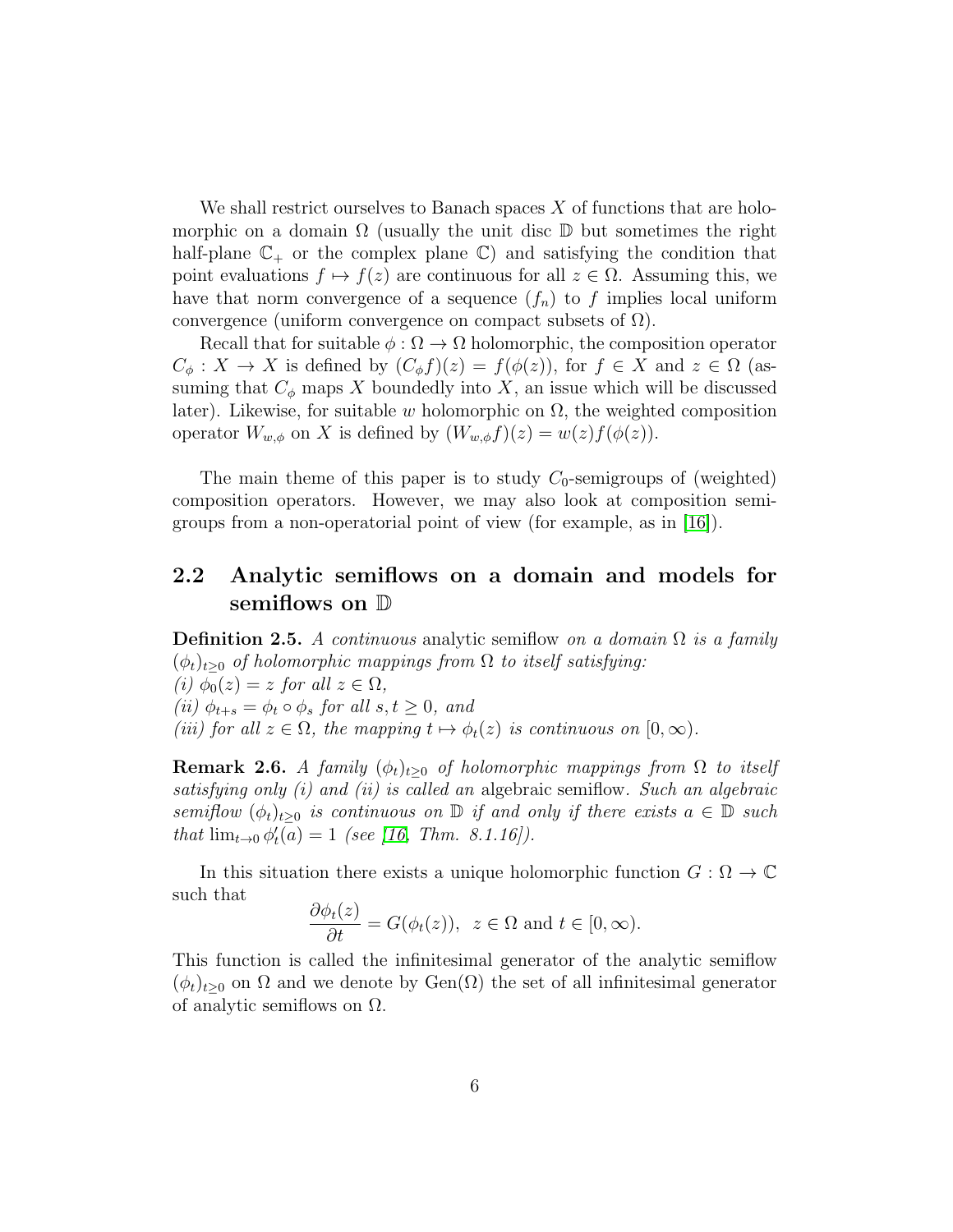There are several complete characterization of  $Gen(\mathbb{D})$  in [\[16,](#page-30-0) Chap. 10], which is discussed in more details in Section [4.2.](#page-14-0)

Analytic semiflows on  $\mathbb D$  can be partitioned into two classes, depending on the localization of their Denjoy–Wolff point  $\alpha$ , discussed below in Section [4](#page-11-0) (see [\[1\]](#page-29-0), [\[24,](#page-31-1) Chap. 2] and [\[16,](#page-30-0) Chap. 8]).

If  $\alpha \in \mathbb{D}$ , by conjugating by the automorphism  $b_{\alpha}$ , where

$$
b_{\alpha}(z) := \frac{\alpha - z}{1 - \overline{\alpha}z},
$$

we may suppose without loss of generality that  $\alpha = 0$ . In this case there is a semiflow model

$$
\phi_t(z) = h^{-1}(e^{-ct}h(z)),
$$

where  $c \in \mathbb{C}$  with  $\text{Re } c \geq 0$ , and  $h : \mathbb{D} \to \Omega$  is a conformal bijection between D and a domain Ω ⊂ ℂ, with  $h(0) = 0$  and Ω is spiral-like or star-like (if c is real), in the sense that

$$
e^{-ct}w \in \Omega \quad \text{for all} \quad w \in \Omega \quad \text{and} \quad t \ge 0.
$$

If  $\alpha \in \mathbb{T}$ , then there exists a conformal map h from  $\mathbb D$  onto a domain  $\Omega$ such that  $\Omega + it \subset \Omega$  for all  $t \geq 0$ , and there is a semiflow model

$$
\phi_t(z) = h^{-1}(h(z) + it).
$$

#### <span id="page-6-0"></span>2.3 Models for analytic flows on  $\mathbb D$

This subsection relies heavily on Subsection 8.2 in [\[16\]](#page-30-0).

**Definition 2.7.** A family  $(\phi_t)_{t\geq 0}$  of analytic selfmaps of  $\mathbb D$  is a called a continuous (algebraic) flow if

- a)  $\phi_t$  is an automorphism of  $\mathbb D$  for all  $t \geq 0$ ;
- b)  $(\phi_t)_{t\geq0}$  is a continuous (algebraic) semiflow.

If  $\phi_t$  is an automorphism for all  $t \geq 0$ , we can introduce the notation  $\phi_{-t} := \phi_t^{-1}$  for all  $t \geq 0$  and then observe that

- c)  $\phi_{s+t} = \phi_s \circ \phi_t$  for all  $s, t \in \mathbb{R}$ ;
- d) for all  $z \in \mathbb{D}$ , the mapping  $t \mapsto \phi_t(z)$  is continuous on  $\mathbb{R}$  if  $(\phi_t)_{t>0}$  is a continuous flow.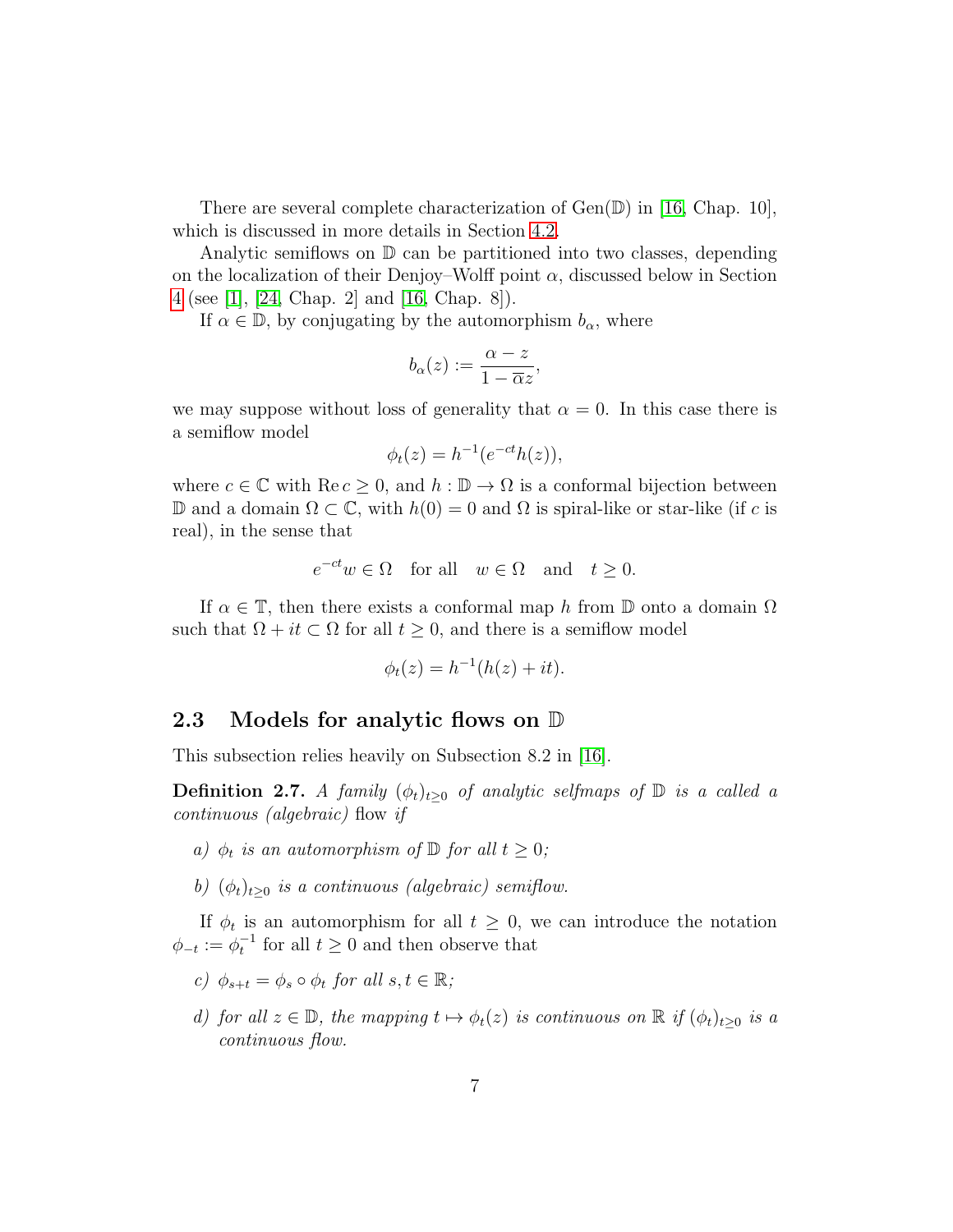In fact, d) is equivalent to the continuity of  $t \mapsto \phi_t \in Hol(D)$  on R, where  $Hol(\mathbb{D})$  is endowed with the topology of the uniform convergence on compacta of D.

Here is a characterization of continuous flows in the set of continuous semiflows [\[16,](#page-30-0) Thm. 8.2.4].

**Theorem 2.8.** Let  $(\phi_t)_{t\geq0}$  be a continuous (algebraic) semiflow on  $\mathbb{D}$ . Then it is a continuous (algebraic) flow if and only if there exists  $t_0 > 0$  such that  $\phi_{t_0}$  is an automorphism.

The following theorem [\[16,](#page-30-0) Thm. 8.2.6] is an explicit description of all the continuous flows on D.

**Theorem 2.9.** Let  $(\phi_t)_{t\geq 0}$  be a nontrivial continuous flow on  $\mathbb{D}$ . Then  $(\phi_t)_{t\geq 0}$ has one of the following three mutually exclusive forms:

1) There exists  $\alpha \in \mathbb{D}$  and  $w \in \mathbb{R} \setminus \{0\}$  such that

$$
\phi_t(z) = \frac{(e^{-iwt} - |\alpha|^2)z + \alpha(1 - e^{-iwt})}{\overline{\alpha}(e^{-iwt} - 1)z + 1 - |\alpha|^2 e^{-iwt}}, \quad t \ge 0, \quad z \in \mathbb{D}.
$$

Moreover it is the unique continuous flow of elliptic automorphisms for which  $\phi_t(\alpha) = \alpha$  for all t and  $\phi'_t(\alpha) = e^{-iwt}$ .

2) There exist  $\alpha_1, \alpha_2 \in \mathbb{T}$ ,  $\alpha_1 \neq \alpha_2$  and  $c > 0$  such that

$$
\phi_t(z) = \frac{(\alpha_2 - \alpha_1 e^{ct})z + \alpha_1 \alpha_2 (e^{ct} - 1)}{(1 - e^{ct})z + \alpha_2 e^{ct} - \alpha_1}, \ t \ge 0, \ z \in \mathbb{D}.
$$

Moreover it is the unique continuous flow of hyperbolic automorphisms for which  $\phi_t(\alpha_i) = \alpha_i$  for all  $t$   $(i = 1, 2)$  and  $\phi'_t(\alpha_1) = e^{-ct}$ .

3) There exist  $\alpha \in \mathbb{T}$  and  $w \in \mathbb{R} \setminus \{0\}$  such that

$$
\phi_t(z) = \frac{(1 - iwt)z + i w\alpha t}{-i w\overline{\alpha}tz + 1 + iwt}.
$$

Moreover it is the unique continuous flow of parabolic automorphisms for which  $\phi_t(\alpha) = \alpha$  for all t and  $\phi_t''(\alpha) = 2it\omega\overline{\alpha}$ .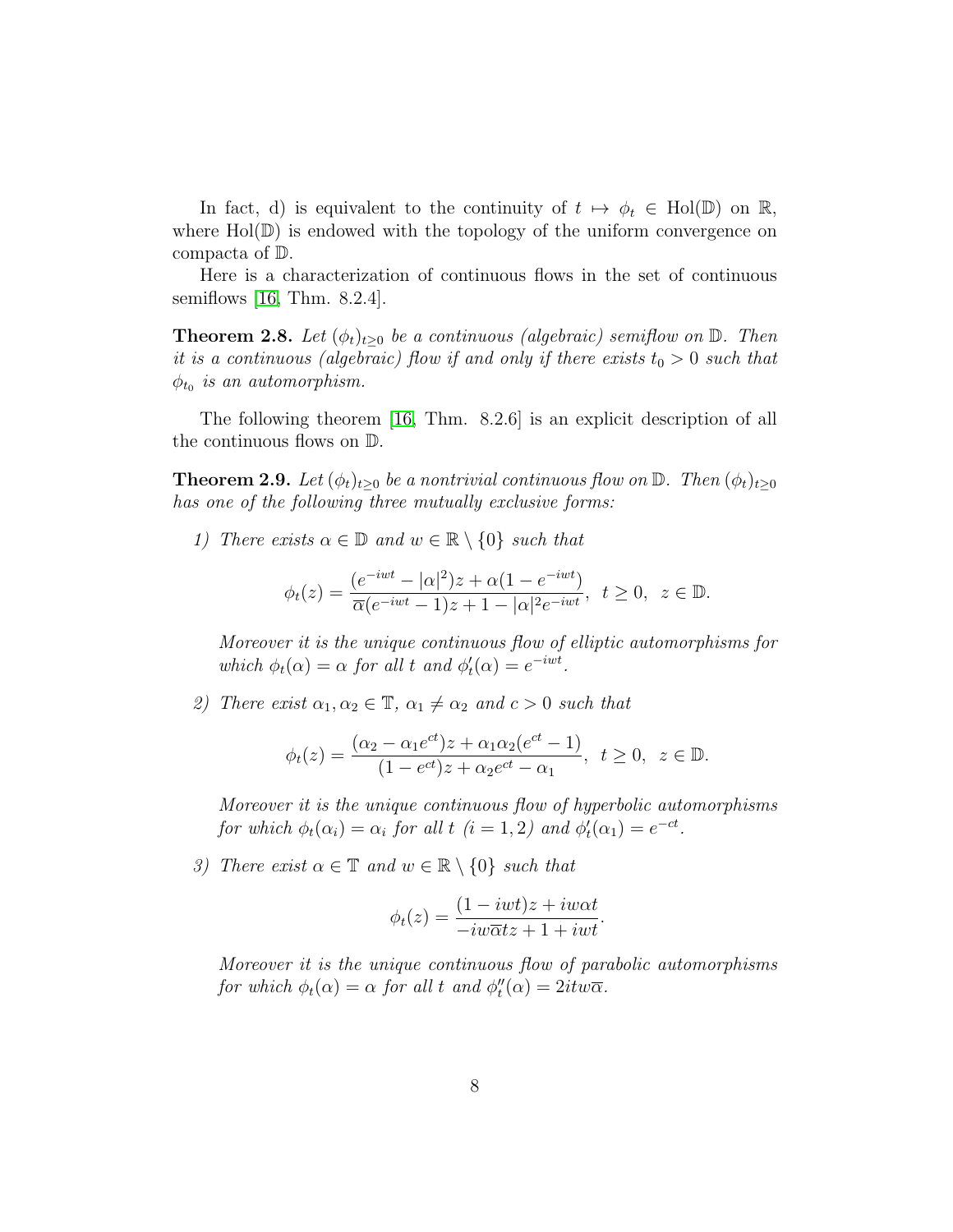#### <span id="page-8-0"></span>2.4  $C_0$ -semigroups of composition operators

Clearly a semiflow  $(\phi_t)_{t>0}$  induces a semigroup of composition operators (on  $\mathbb D$  these are bounded, by Littlewood's subordination theorem [\[37\]](#page-32-2), and the following condition gives a way of testing the strong continuity.

<span id="page-8-2"></span>Proposition 2.10. Let E be a dense subspace of a Banach space X and  $(T_t)_{t>0}$  a semigroup of bounded operators on X such that there exists a  $\delta > 0$ with  $\sup_{0 \le t \le \delta} ||T_t|| < \infty$ . Then  $(T_t)$  is a  $C_0$ -semigroup on X if and only if  $\lim_{t\to 0} ||T_t\overline{f} - f||_X = 0$  for all  $f \in E$ .

In particular, if the polynomials are dense in  $X$  then it is enough to check that  $\lim_{t \to 0} ||T_t e_n - e_n||_X = 0$  for all  $n = 0, 1, 2, \dots$ , where  $e_n(z) = z^n$ .

*Proof.* Clearly, the "only if" condition holds. Conversely, if  $\lim_{t\to 0} ||T_tf$  $f\|_X = 0$  for all  $f \in E$ , let  $M := \sup_{0 \le t \le \delta} ||T_t||$ , and let  $\epsilon > 0$  be given and  $f \in X$ . We may find a  $p \in E$  such that  $||f - p|| < \frac{\epsilon}{2\epsilon}$  $\frac{c}{2(M+1)}$ . Then

$$
||T_t f - f|| \le ||T_t f - T_t p|| + ||T_t p - p|| + ||p - f||
$$
  
\n
$$
\le M||f - p|| + \epsilon/2 + ||p - f|| < \epsilon
$$

for sufficently small  $t$ .

#### <span id="page-8-1"></span>2.5 Spaces on which semigroups are not  $C_0$

In Proposition [2.10](#page-8-2) we have seen a sufficient condition for a semiflow to induce a  $C_0$ -semigroup of composition operators, and in the Hardy, Dirichlet and Bergman spaces we do indeed arrive at such a semigroup.

Recently, Gallardo-Gutiérrez, Siskakis and Yakubovich [\[32\]](#page-31-2) have shown that weighted composition operators  $(W_{w_t,\phi_t})_{t\geq 0}$  do not form a nontrivial C<sub>0</sub>-semigroup on spaces X satisfying  $H^{\infty} \subset X \subset \mathcal{B}$ , where  $\mathcal{B}$  is the Bloch space. This includes the case  $X = BMOA$ . The proof is based on estimates for derivatives of interpolating Blaschke products.

For composition operators, and with  $X = H^{\infty}$  and  $\mathcal{B}$ , this result was shown earlier by Blasco et al [\[15\]](#page-30-1) with an argument involving the Dunford– Pettis property. For spaces between  $H^{\infty}$  and  $\mathcal{B}$ , the result for composition operators was given by Anderson, Jovovic and Smith [\[2\]](#page-29-1) using geometric function theory.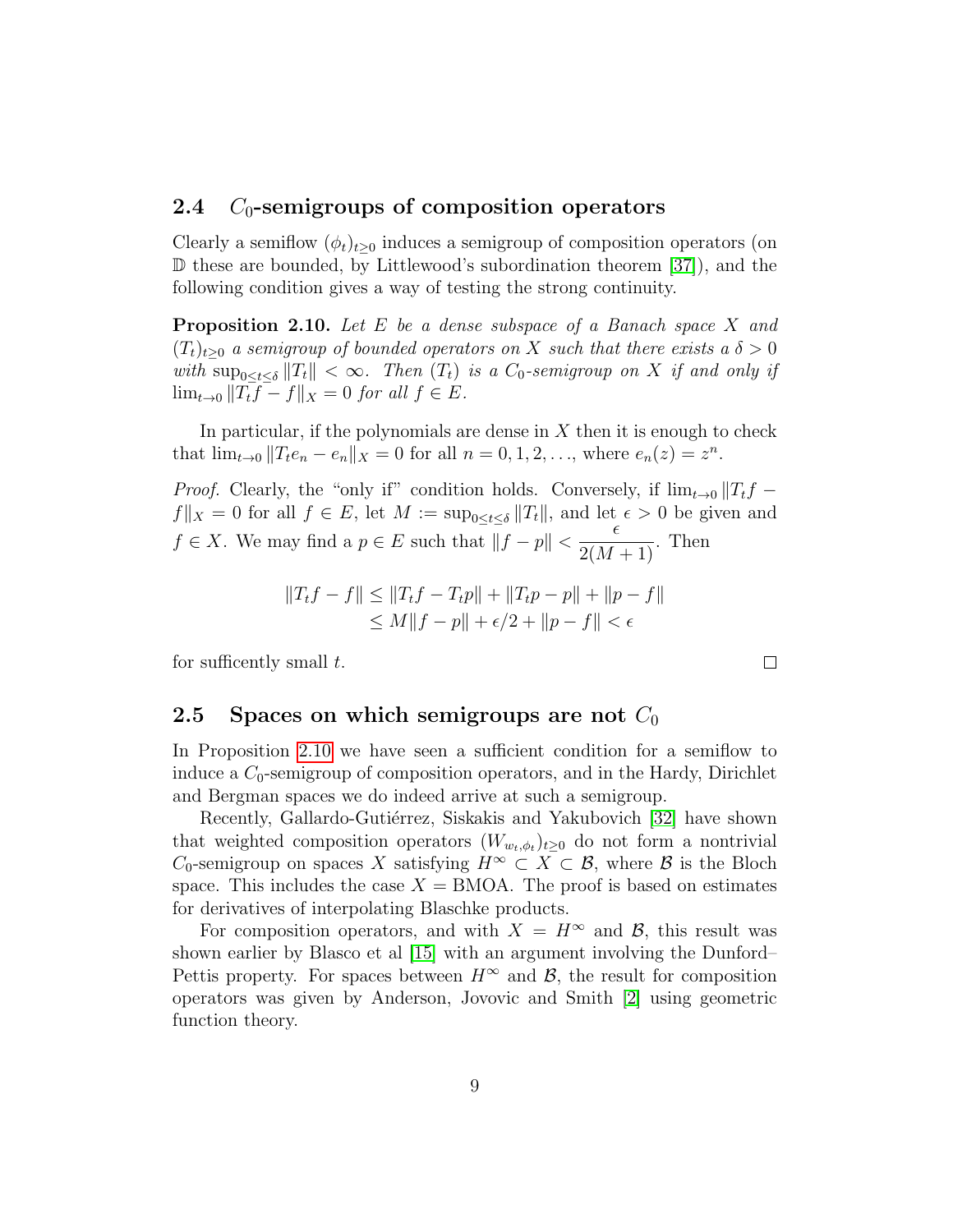### <span id="page-9-0"></span>3 Motivation

#### <span id="page-9-1"></span>3.1 Universal operators

Rota [\[45,](#page-32-3) [46\]](#page-33-0) introduced the concept of a universal operator.

**Definition 3.1.** An operator  $U \in \mathcal{L}(H)$  is universal if for all nonzero  $T \in$  $\mathcal{L}(H)$  there is a closed subspace  $\mathcal{M} \neq \{0\}$  of H, an isomorphism  $J : \mathcal{M} \to H$ and  $a \lambda \in \mathbb{C} \setminus \{0\}$  such that  $U \mathcal{M} \subset \mathcal{M}$  and  $U_{|\mathcal{M}} = J^{-1}(\lambda T)J$ .

That is, a universal operator is a "model" for all  $T \in \mathcal{L}(H)$ . Universal operators are of interest in the study of the invariant subspace problem, whether every operator on a separable infinite-dimensional Hilbert space has a nontrivial closed invariant subspace. This has a positive solution if and only every minimal invariant subspace of a given universal operator is finitedimensional. We refer to [\[21\]](#page-30-2) for more details and examples.

Caradus [\[17\]](#page-30-3) gives a convenient sufficient condition for a Hilbert space operator to be universal.

**Theorem 3.2.** Let  $U \in \mathcal{L}(H)$  be such that: (i) dim ker  $U = \infty$ ; and  $(ii)$  U is surjective. Then U is universal.

Consider now the hyperbolic automorphisms

$$
\phi_r(z) = \frac{z+r}{1+rz}
$$

with  $r \in (-1, 1)$ . It is helpful to consider them using the parametrization

$$
\psi_t(z) := \phi_r(z)
$$
 with  $r = \frac{1 - e^{-t}}{1 + e^{-t}}$ 

for  $t \in \mathbb{R}$ .

It was shown by Nordgren, Rosenthal and Wintrobe [\[42\]](#page-32-4) that for  $r \neq 0$ the operator  $C_{\phi_r}$  – Id is universal on  $H^2$ . Of course  $C_{\phi_r}$  and  $C_{\phi_r}$  – Id have the same invariant subspaces.

A simpler proof using the fact that  $C_{\phi_r}$  can be embedded in a  $C_0$ -group was given by Cowen and Gallardo-Gutiérrez [\[25\]](#page-31-3).

Some work on the invariant subspaces of such operators is due to Matache [\[39\]](#page-32-5), Mortini [\[41\]](#page-32-6) and Gallardo-Gutiérrez and Gorkin [\[31\]](#page-31-4).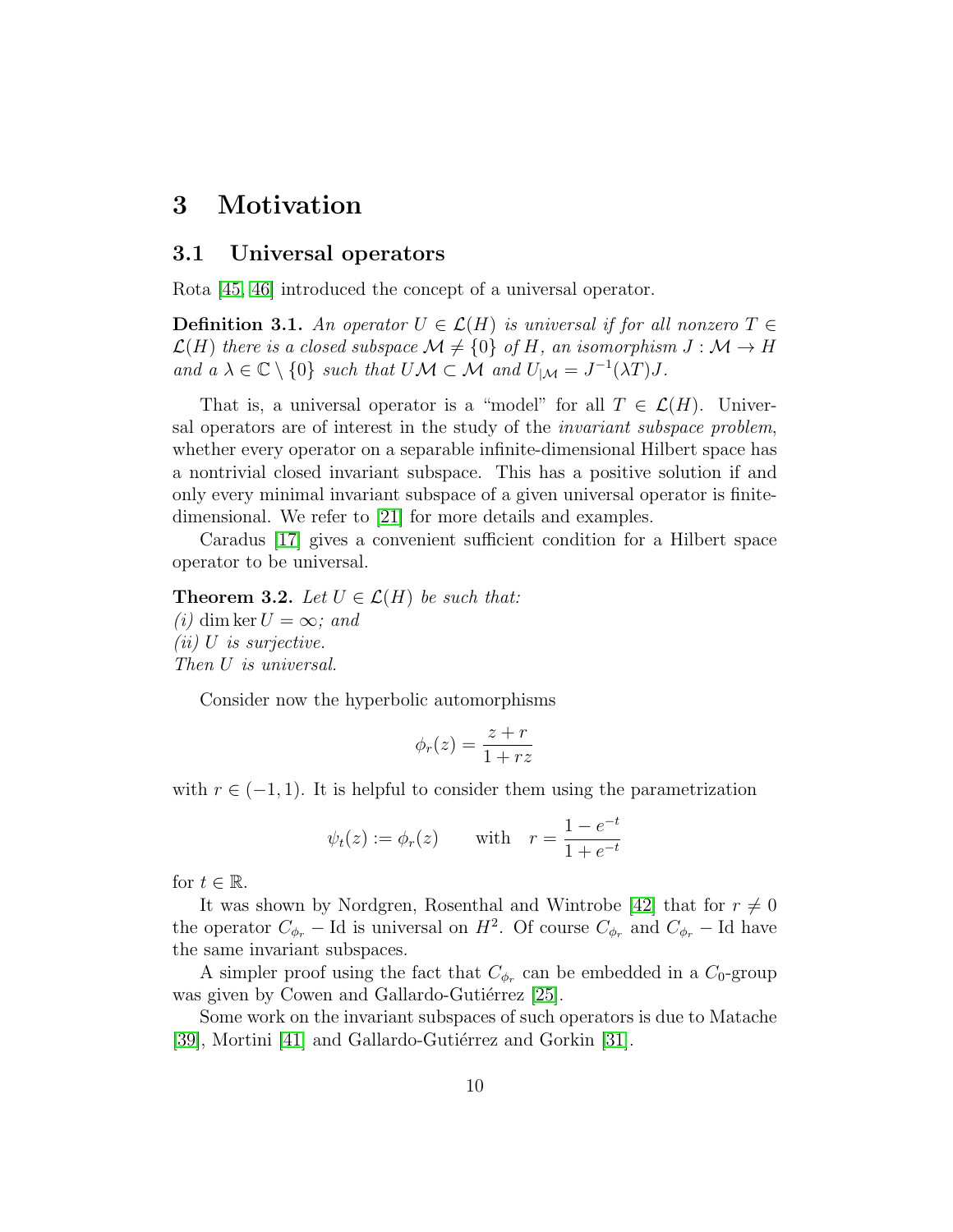#### <span id="page-10-0"></span>3.2 Isometries

Another application of weighted composition operators goes back to Banach [\[11\]](#page-30-4), who showed that every surjective isometry F of the space  $C(K)$  of continuous complex functions on a compact metric space  $K$  has the form

$$
F(f) = w(f \circ \phi),
$$

where  $w \in C(K)$  satisfies  $|w| = 1$  and  $\phi$  is a homeomorphism of K.

The Hardy space  $H^2(\mathbb{D})$  is a Hilbert space, and thus has many (linear) isometries; however for other p with  $1 < p < \infty$  there are relatively few, and they are expressible as weighted composition operators. In [\[27\]](#page-31-5) deLeeuw, Rudin, and Wermer gave a description of the isometric surjections of  $H^1(\mathbb{D})$ , which arise from conformal mappings of  $\mathbb D$  onto  $\mathbb D$ .

Moreover, Forelli [\[30\]](#page-31-6) gave the following theorem, which does not assume surjectivity.

**Theorem 3.3.** Suppose that  $p \neq 2$  and that  $T : H^p(\mathbb{D}) \to H^p(\mathbb{D})$  is a linear isometry. Then there are a non-constant inner function  $\phi$  and a function  $F \in H^p(\mathbb{D})$  such that

$$
Tf = F(f \circ \phi) \tag{1}
$$

for  $f \in H^p(\mathbb{D})$ .

#### <span id="page-10-1"></span>3.3 Change of domain

It is well known that composition operators on the Hardy space  $H^2(\mathbb{C}_+)$  of the right half-plane are unitarily equivalent to weighted composition operators on  $H^2(\mathbb{D})$ . For example the following explicit formula is given in [\[20\]](#page-30-5).

**Proposition 3.4.** Let M denote the self-inverse bijection from  $\mathbb{D}$  onto  $\mathbb{C}_+$ given by  $M(z) = \frac{1-z}{1+z}$  $\frac{1-z}{1+z}$ , and let  $\Psi : \mathbb{C}_+ \to \mathbb{C}_+$  be holomorphic. Then the composition operator  $C_{\Psi}$  on  $H^2(\mathbb{C}_+)$  is unitarily equivalent to the operator  $L_{\Phi}: H^2(\mathbb{D}) \to H^2(\mathbb{D})$  defined by

$$
L_{\Phi}f(z) = \frac{1 + \Phi(z)}{1 + z} f(\Phi(z)),
$$

where  $\Phi = M \circ \Psi \circ M$ .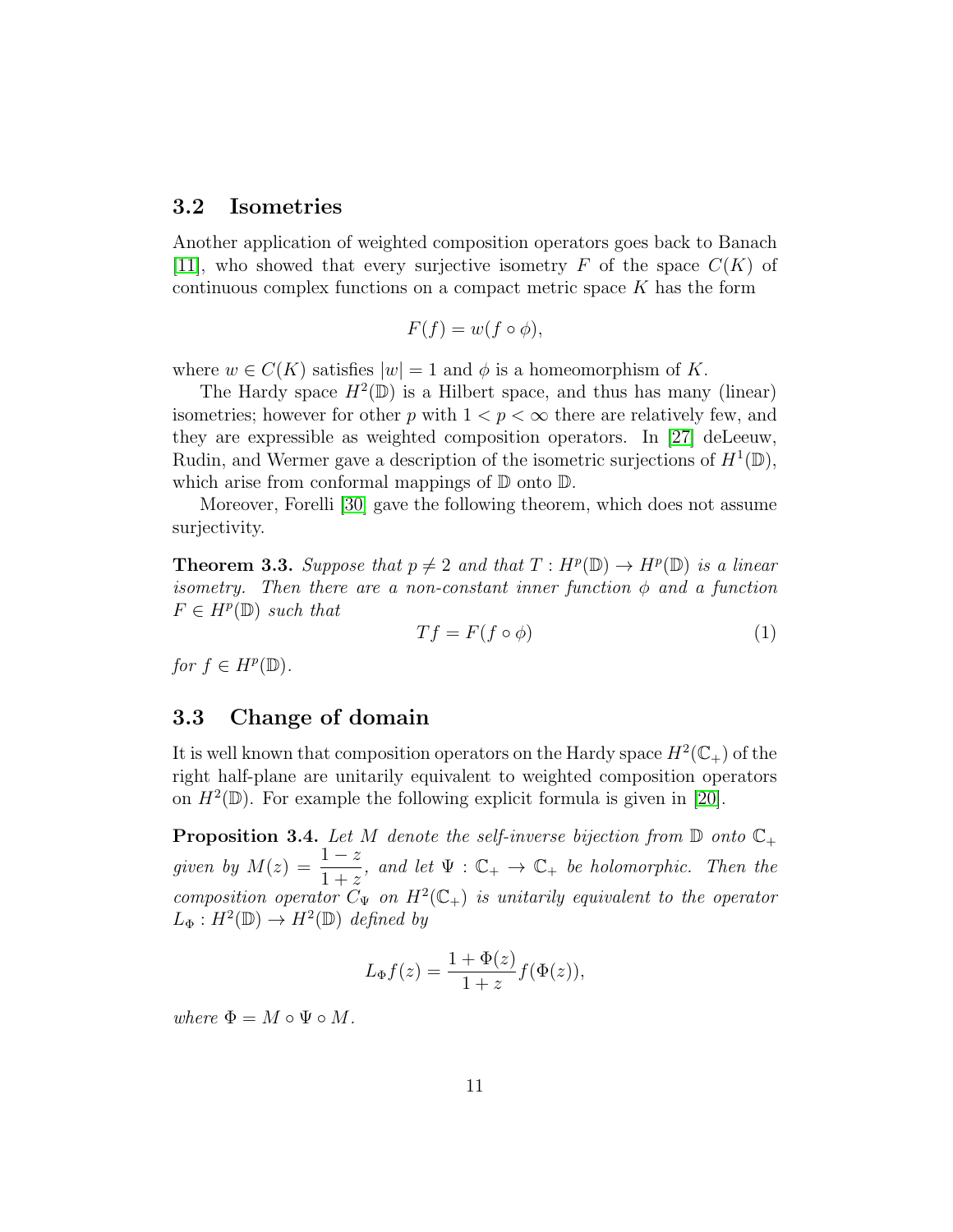So for example the  $C_0$ -group  $(T_t)_{t \in \mathbb{R}}$  on  $H^2(\mathbb{C}_+)$  given by  $T_t g(z) = g(e^t z)$  $(z \in \mathbb{C}_{+})$  for  $g \in H^{2}(\mathbb{C}_{+})$  is unitarily equivalent to the weighted composition group  $(S_t)_{t \in \mathbb{R}}$  given by

$$
S_t f(z) = \frac{2}{1 + z + e^t (1 - z)} f\left(\frac{1 + z - e^t (1 - z)}{1 + z + e^t (1 - z)}\right).
$$

Formulae for general domains are given, for example, in [\[35,](#page-32-7) Prop. 2.1]. If W is a weighted composition operator between two Hardy–Smirnoff spaces  $E^2(\Omega_1)$  and  $E^2(\Omega_2)$ , with  $\Omega_1$  and  $\Omega_2$  conformally equivalent to the disc  $\mathbb{D}$ , then W is unitarily equivalent to a weighted composition operator on  $H^2(\mathbb{D})$ . Similar formulae are given for Bergman spaces.

# <span id="page-11-0"></span>4 Asymptotic behaviour of  $T^n$  or  $T_t$

#### <span id="page-11-1"></span>4.1 The discrete unweighted case

For a fixed composition operator  $C_{\phi}$  there are several possible modes of convergence for the sequence  $(C_{\phi}^n)_{n\geq 1}$ , some of which we now list in progressively weaker order.

- Norm convergence. There exists an operator  $P \in \mathcal{L}(X)$  such that  $||C_{\phi}^n - P|| \to 0.$
- Strong convergence. There exists an operator  $P \in \mathcal{L}(X)$  such that  $||C_{\phi}^n x - Px|| \to 0$  for all  $x \in X$ .
- Weak convergence. There exists an operator  $P \in \mathcal{L}(X)$  such that  $C_{\phi}^n x \to Px$  weakly for all  $x \in X$ .

In each case P is the projection onto  $fix(C_{\phi}) := \{x \in X : C_{\phi}x = x\}$  along the decomposition

$$
X = \text{fix}(C_{\phi}) \oplus \overline{\text{Im}(\text{Id} - C_{\phi})}.
$$

The following theorem from [\[7\]](#page-29-2) helps with the analysis.

<span id="page-11-2"></span>**Theorem 4.1.** Let  $T \in \mathcal{L}(X)$  with  $\sup_n ||T^n|| < \infty$ . Then the following are equivalent.

(i)  $P := \lim T^n$  exists and P is a finite-rank operator. (ii) (a) The essential spectral radius  $r_e(T)$  satisfies  $r_e(T) < 1$ ; (b)  $\sigma_p(T) \cap \mathbb{T} \subset \{1\}$ ; and (c) if  $1 \in \sigma(T)$  then 1 is a pole of the resolvent  $(zId - T)^{-1}$  of order 1.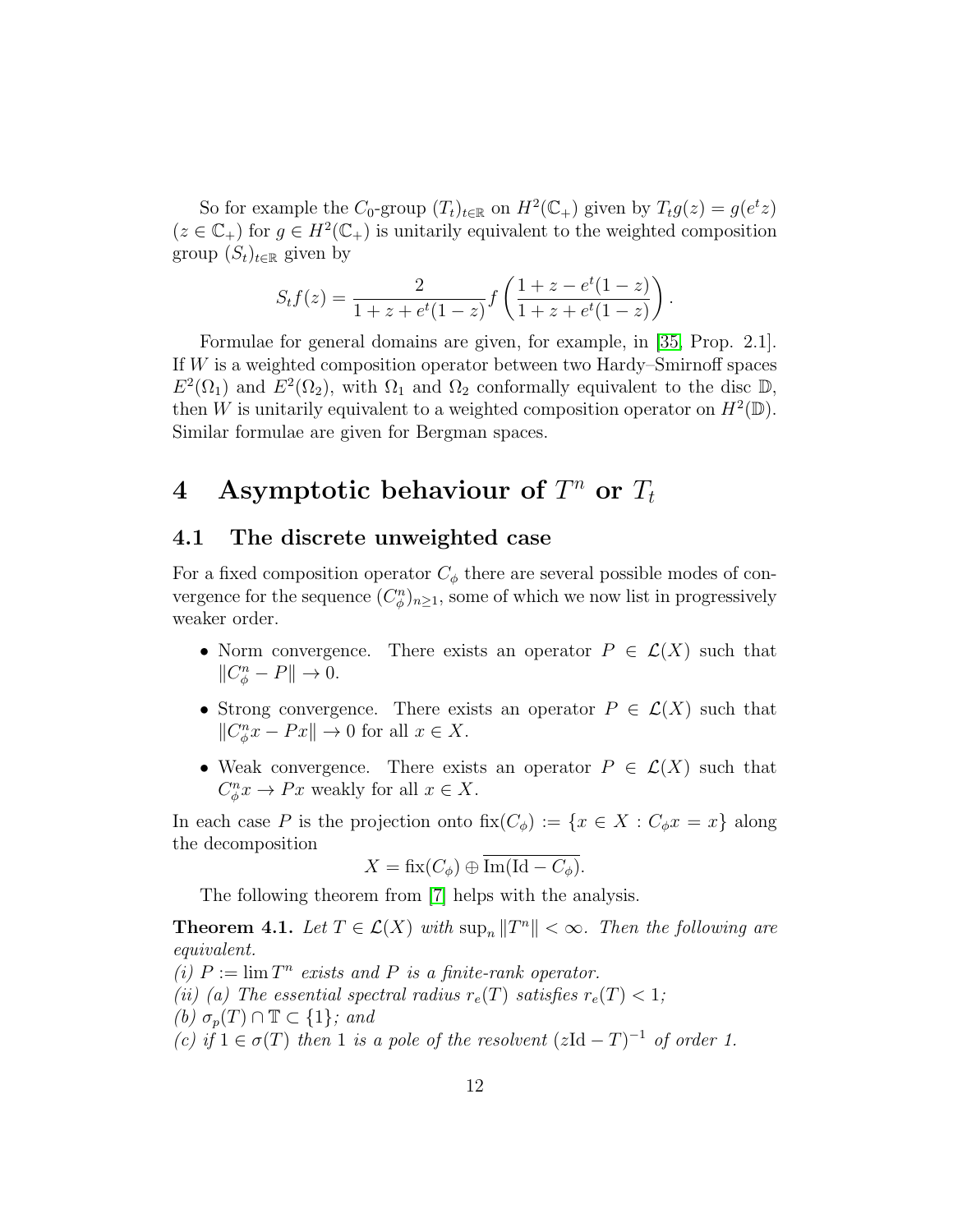In this case P is the residue at 1.

We sketch the proof.

*Proof.* (i)  $\implies$  (ii): Let  $X_1 = PX$ ,  $X_2 = (\text{Id} - P)X$  and  $T_i = T_{X_i}$  for  $i = 1, 2$ . Then  $||T_2^n||_{\mathcal{L}(X_2)} \to 0$  as  $n \to \infty$ , and hence  $r(T_2) < 1$ . Since  $\sigma(Y) = \sigma(T_1) \cup \sigma(T_2) = \{1\} \cup \sigma(T_2)$  and

$$
(\lambda \text{Id} - T)^{-1} = \begin{cases} \frac{1}{\lambda - 1} & \text{on } X_1, \\ (\lambda \text{Id} - T_2)^{-1} & \text{on } X_2, \end{cases}
$$

we see that (ii) follows.

 $(ii) \implies (i):$ 

Let P be the residue at 1, and let  $X_1 = PX$ ,  $X_2 = (\text{Id} - P)X$  and  $T_i = T_{X_i}$ for  $i = 1, 2$ .

Then  $\sigma(T_1) = \{1\}$  and  $\sigma(T_2) = \sigma(T) \setminus \{1\}$  by (a) and (b). Thus  $r(T_2) < 1$  and so  $||T_2^n||_{\mathcal{L}(X_2)} \to 0$ .

It follows from (c) that  $T_1$  is diagonalisable and thus  $T_1 = Id$ .

$$
\qquad \qquad \Box
$$

Recall that  $X \hookrightarrow Hol(\mathbb{D})$  means that X embeds continuously in Hol( $\mathbb{D}$ ), which means that, for all  $\lambda \in \mathbb{D}$ ,  $\delta_{\lambda} : f \mapsto f(\lambda)$  from X to  $\mathbb C$  is bounded.

Arendt and Batty [\[3\]](#page-29-3) have given criteria for strong convergence. More recently, from [\[5\]](#page-29-4) we mention the following theorem.

**Theorem 4.2.** Let  $\phi : \mathbb{D} \to \mathbb{D}$  be holomorphic,  $C_{\phi} \in \mathcal{L}(X)$ , where X is a Banach space such that  $X \hookrightarrow Hol(D)$ . Then  $(C_{\phi}^{n})_{n}$  converges uniformly if and only if  $r_e(C_\phi) < 1$ .

So it remains to study the essential spectral radius of  $C_{\phi}$ . To this end we write  $\phi^{(n)} = \phi \circ \dots \phi$ .

 $\overline{n}$  factors

#### <span id="page-12-0"></span>Denjoy–Wolff theory

A mapping  $\phi : \mathbb{D} \to \mathbb{D}$  is an *elliptic automorphism* if it has the form

$$
\phi = \psi_a \circ R_{\theta} \circ \psi_a,
$$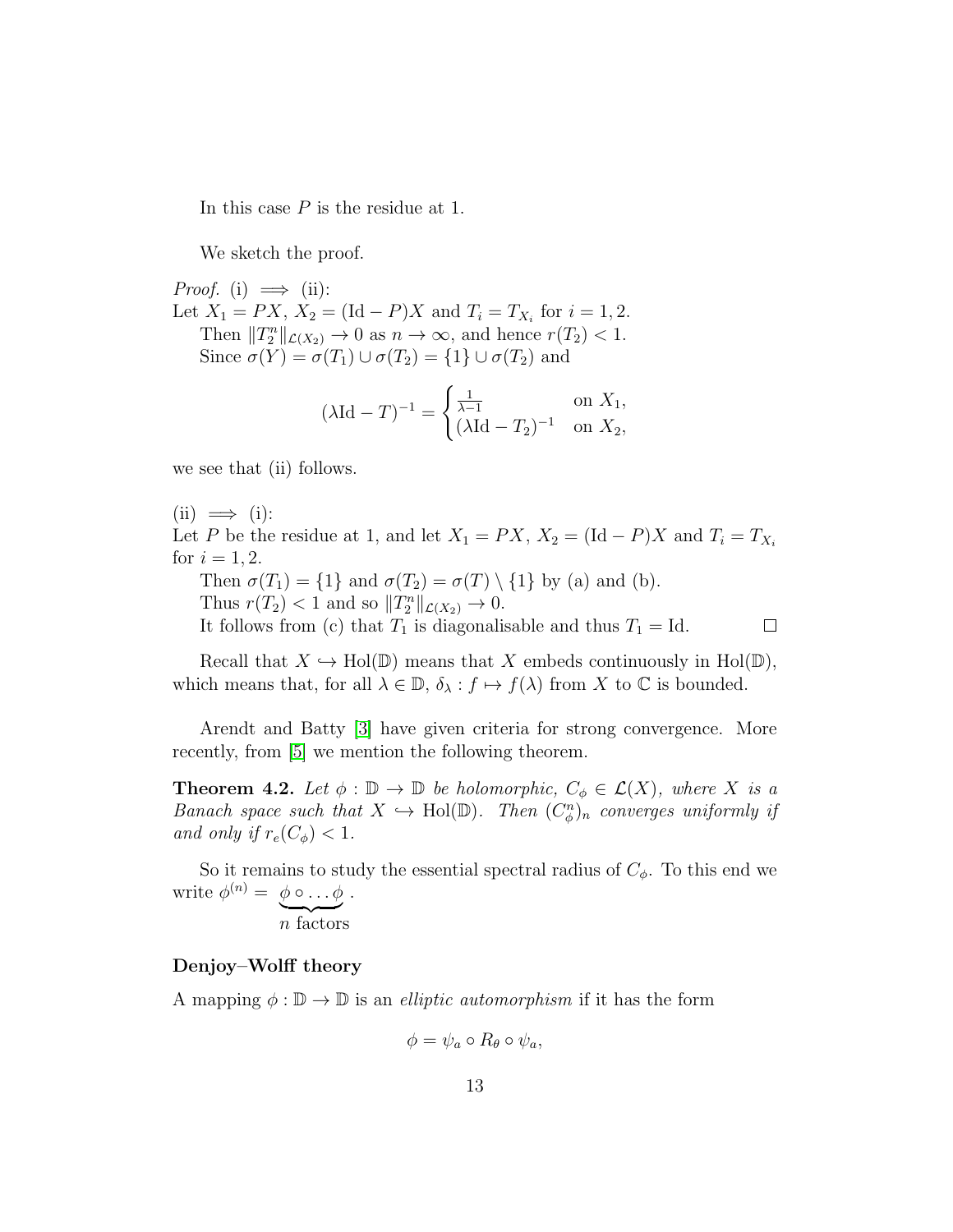where  $a \in \mathbb{D}$  and  $\psi_a(z) = \frac{a-z}{1-\overline{a}z}$  $=\psi_a^{-1}(z)$ , and  $R_\theta(z) = e^{i\theta}z$  with  $\theta \in \mathbb{R}$ .

Then the classical Denjoy–Wolff theorem states that provided  $\phi$  is not an elliptic automorphism, the sequence  $(\phi^{(n)})_n$  converges uniformly to some  $\alpha \in \mathbb{D}$  on each compact subset of  $\mathbb{D}$ .

Such an  $\alpha$  is called the *Denjoy–Wolff point* of  $\phi$  and is sometimes denoted by  $DW(\phi)$ .

Case 1.  $|\alpha|=1$ .

**Theorem 4.3.** Suppose that  $\mathbb{C}[z] \subset X$  and suppose that each  $L \in X'$  with  $L(e_n) = L(e_1)^n$  has the form  $L(f) = \delta_{z_0}(f) := f(z_0)$  for some  $z_0 \in \mathbb{D}$ . Then  $\sup_n ||C_{\phi}^n|| = \infty$ . Therefore even weak convergence of  $(C_{\phi}^n)$  cannot occur.

*Proof.* If  $\sup_n ||C_{\phi}^n|| = M < \infty$  then

$$
|f(\alpha)| = \lim_{n \to \infty} |f(\phi^{(n)}(0))| \le ||\delta_0||M||f||,
$$

 $\Box$ 

so  $\delta_{\alpha} = \delta_{z_0}$  for some  $z_0 \in \mathbb{D}$ , which is absurd.

Case 2.  $|\alpha|$  < 1.

The natural candidate for P is given by  $P f = f(\alpha) = \delta_{\alpha}(f) \mathbf{1}$ , a rank-one operator.

**Theorem 4.4.** For composition operators on  $H^p(\mathbb{D})$ , with  $1 \leq p < \infty$ , the sequence  $(C_{\phi}^{n})$  converges uniformly and strongly if and only if  $|\alpha| < 1$  and  $\phi$ is not inner. It converges weakly if and only if  $|\alpha| < 1$ .

We proved that  $r_e(C_\phi) < 1$  on  $H^2$  if and only if  $\phi$  is not inner and  $|\alpha|$  < 1. When  $\phi$  is inner and  $|\alpha|$  < 1 then  $C_{\phi}$  is similar to an isometry (this is a necessary and sufficient condition [\[12\]](#page-30-6)). We deduce the result for  $H^p(\mathbb{D})$  from a theorem of Shapiro [\[48\]](#page-33-1), namely  $r_{e,H^2}(C_{\phi})^2 = r_{e,H^p}(C_{\phi})^p$ . For  $p = 1$  there is the inequality ">". Hence  $r_{e,H^2}(C_{\phi})$  < 1 implies that  $r_{e,HP}(C_{\phi})$  < 1.

We may summarise the results obtained on various Banach spaces in a table [\[5,](#page-29-4) [6\]](#page-29-5).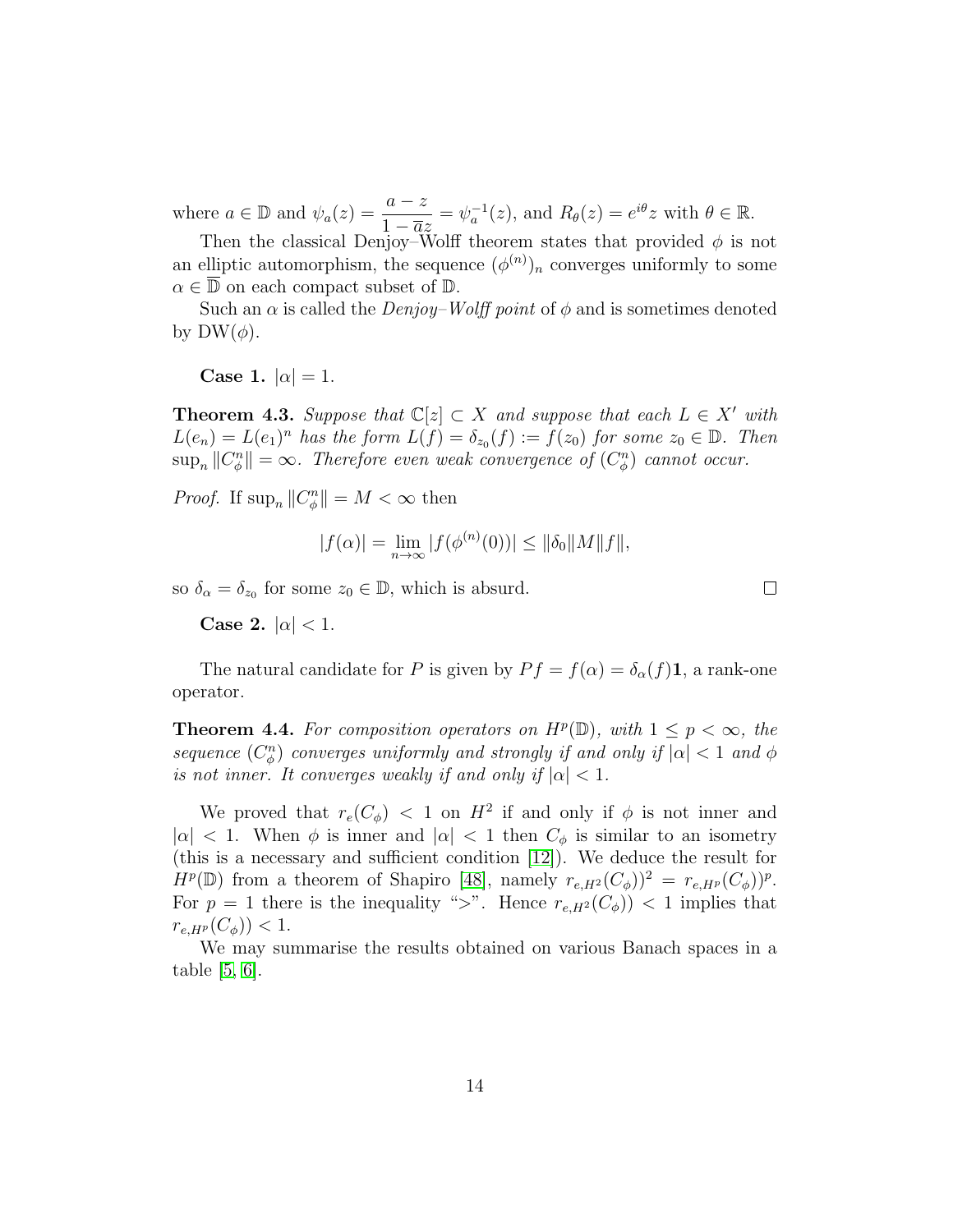| Space                                                    | Uniform        | Strong             | Weak           |
|----------------------------------------------------------|----------------|--------------------|----------------|
| $H^p(\mathbb{D})$                                        | not<br>inner,  | not<br>Φ<br>inner, | $ \alpha  < 1$ |
|                                                          | $ \alpha  < 1$ | $ \alpha $ < 1     |                |
| $A_{\beta}^p(\mathbb{D}), \beta > -1, 1 \leq p < \infty$ | $ \alpha  < 1$ | $ \alpha  < 1$     | $ \alpha  < 1$ |
| $\mathcal{B}_0, \mathcal{B}^{\gamma}$                    | $ \alpha  < 1$ | $ \alpha  < 1$     | $ \alpha  < 1$ |
| $H_{\nu_p}^{\infty}$ , $0 < p < \infty$                  | $ \alpha $     | $ \alpha  < 1$     | $ \alpha  < 1$ |

We write dA for the normalized Lebesgue area measure on  $\mathbb{D}$ , i.e.  $dA(re^{i\theta})=$ 1  $\frac{1}{\pi}$ rdrd $\theta$ . The standard weighted Bergman space,  $A^p_\beta$  $p_{\beta}^p(\mathbb{D}), \beta \geq -1, p \geq 1$  is the space of all holomorphic functions  $f : \mathbb{D} \to \mathbb{C}$  such that

$$
\int_{\mathbb{D}}|f(z)|^{p}(1-|z|^{2})^{\beta}dA(z)<\infty.
$$

Every  $A^p_\beta$  $\frac{p}{\beta}$  is a Banach space when  $1 \leq p < \infty$  with norm the  $p^{th}$  root of above integral, denoted by  $||f||_{A_{\beta}^p}$ .

The unweighted Bergman space,  $A^p$  is obtained when  $\beta = 0$ .

The standard Hardy space  $H^p(\mathbb{D})$  are obtained when  $\beta = -1$ .

Here  $\mathcal{B}_0$  and  $\mathcal{B}_\gamma$  are variations on the Bloch space, namely,

$$
\mathcal{B}_0 = \{ f \in Hol(\mathbb{D}) : \lim_{|z| \to 1} (1 - |z|^2) |f'(z)| = 0 \}
$$

and

$$
\mathcal{B}^{\gamma} = \{ f \in Hol(\mathbb{D}) : \sup_{z \in \mathbb{D}} (1 - |z|^2)^{\gamma} |f'(z)| < \infty \}.
$$

For  $p > 0$ , the standard weighted Bergman space of infinite order,  $H_{\nu_p}^{\infty}(\mathbb{D})$  (or  $H_{\nu_p}^{\infty}$ , is the Banach space of all holomorphic functions  $f : \mathbb{D} \to \mathbb{C}$  such that

$$
\|f\|_{H^\infty_{\nu_p}}:=\sup_{z\in\mathbb{D}}\nu_p(z)|f(z)|<\infty,
$$

with the norm as defined above, where  $\nu_p(z) = (1 - |z|^2)^p$ .

#### <span id="page-14-0"></span>4.2 The continuous unweighted case

We now address the question whether we can deduce the asymptotic behaviour of a  $C_0$  semigroup  $(C_{\phi_t})_{t\geq 0}$  from properties of its generator.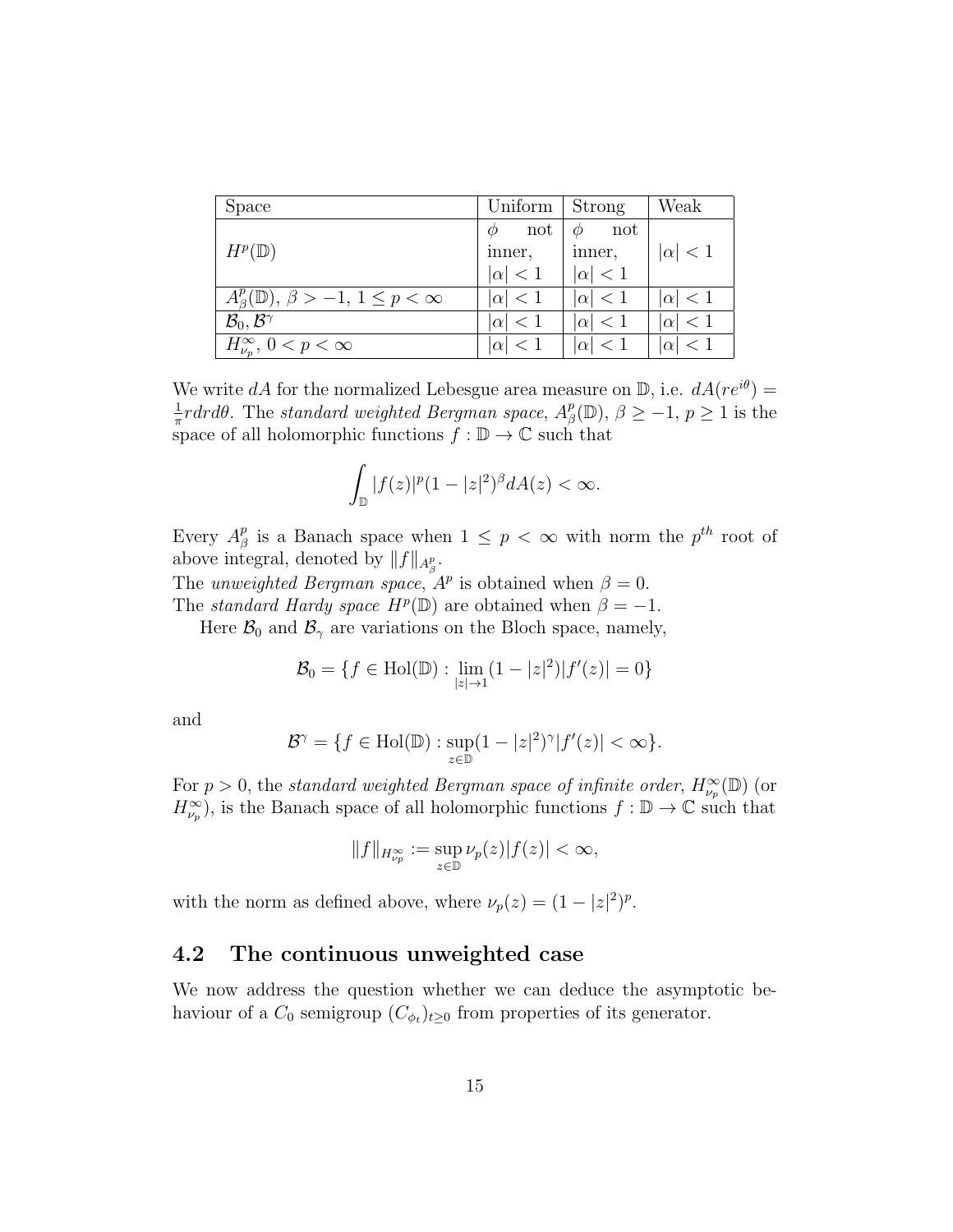As we shall explain in more detail below, for  $X \hookrightarrow Hol(D)$  with  $(C_{\phi_t})_{t \geq 0}$ a C<sub>0</sub>-semigroup induced by an analytic semiflow  $(\phi_t)_{t>0}$  with

$$
G(z) = \lim_{t \to 0} \frac{\phi_t(z) - z}{t},
$$

the generator A is given by  $Af = Gf'(f \in D(A))$  with dense domain  $D(A) = \{f \in X : Gf' \in X\}.$ 

Various well-known properties of analytic semiflows are the following, which can be found in the recent book [\[16\]](#page-30-0).

- 1. For all  $t \geq 0$ ,  $\phi_t$  is injective.
- 2. If there is a  $t_0 > 0$  such that  $\phi_{t_0}$  is an (elliptic) automorphism, then  $\phi_t$ is an elliptic automorphism for all  $t > 0$ .
- 3. For all semiflows that are not elliptic automorphisms, there is a unique  $\alpha \in \overline{\mathbb{D}}$  such that  $\lim_{t\to 0} ||\phi_t-\alpha||_{\infty,K} = 0$  for all compact subsets  $K \subset \mathbb{D}$ . Such an  $\alpha$  is called the Denjoy–Wolff point of  $(\phi_t)_{t>0}$  (see also Section [4.1\)](#page-12-0).

The following classical theorem of Berkson and Porta [\[13\]](#page-30-7) describes a semigroup in terms of its generator.

<span id="page-15-1"></span>**Theorem 4.5.** let  $(\phi_t)_{t\geq 0}$  be an analytic semiflow on  $\mathbb{D}$ . Then the generator

$$
G(z) := \lim_{t \to 0} \frac{\phi_t(z) - z}{t}
$$

exists for all  $z \in \mathbb{D}$ . Also  $G \in Hol(\mathbb{D})$  and

<span id="page-15-0"></span>
$$
G(z) = (\alpha - z)(1 - \overline{\alpha}z)F(z)
$$
\n(2)

where  $F \in Hol(\mathbb{D})$  and  $\text{Re } F \geq 0$  (this implies that  $F \in \bigcap_{0 \leq p \leq 1} H^p(\mathbb{D})$  and hence has radial limits almost everywhere on  $\mathbb{T}$ ). Reciprocally, any G of the form [\(2\)](#page-15-0) is the generator of a semiflow.

Another characterization was given in [\[9,](#page-29-6) Thm. 3.9]. If one knows a priori that  $G \in H^1(\mathbb{D})$ , the necessary and sufficient condition is that  $\text{Re}(\overline{z}G^*(z)) \leq$ 0 a.e. on  $\mathbb{T}$ , where  $G^*$  denotes the radial limit of G. The proof relies on the following observation which can be seen as a maximum principle for harmonic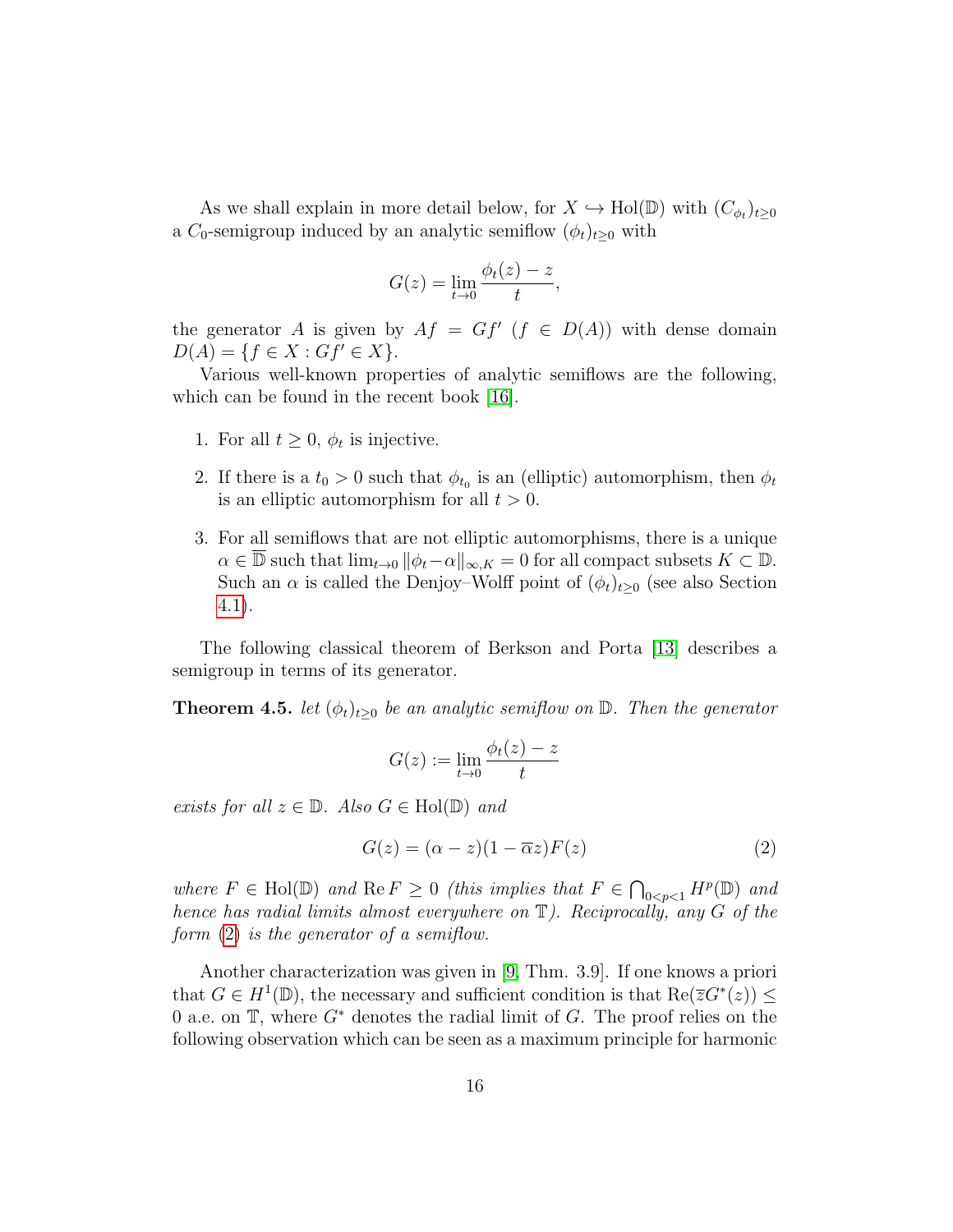functions. If  $h : \mathbb{D} \to \mathbb{C}$  is in  $H^1(\mathbb{D})$ , then  $h(z) = \frac{1}{2\pi} \int_0^{2\pi} \text{Re} \left( \frac{e^{it} + z}{e^{it} - z} \right)$  $\frac{e^{it}+z}{e^{it}-z}\Big)\,f^*(e^{it})dt,$ where  $h^*$  stand for the radial limit of h, and thefore if  $\text{Re}(h^*(e^{it})) \leq 0$  a.e. on  $\mathbb{T}$ , then  $\text{Re}(h(z)) \leq 0$  for all  $z \in \mathbb{D}$ .

We have already mentioned that F and thus G are always in  $H^p(\mathbb{D})$  for  $0 < p < 1$ , which implies the existence of  $G^*$  in  $L^p(\mathbb{T})$ . Nevertheless it is not possible to improve [\[9,](#page-29-6) Thm. 3.9] since  $G(z) := -z \left( \frac{z-1}{z+1} \right)$  is in  $H^p(\mathbb{D})$  for all  $p < 1$ , satisfies  $\text{Re}(\overline{z}G^*(z)) \leq 0$  a.e. on T and is not the generator of a semiflow using [\(2\)](#page-15-0).

Combining [\[16,](#page-30-0) Thm. 10.2.6] which is called "Abate's formula" and [\[16,](#page-30-0) Thm. 10.2.10], we obtain the following characterization of generators.

<span id="page-16-0"></span>**Theorem 4.6.** Let  $G : \mathbb{D} \to \mathbb{C}$  be holomorphic function. The following assertions are equivalent:

- (i) G is the generator of an analytic semiflow on  $\mathbb{D}$ ;
- (*ii*) Re( $2\overline{z}G(z) + (1 |z|^2)G'(z) \leq 0$  for all  $z \in \mathbb{D}$ ;
- (iii)  $\limsup_{z \in \mathbb{D}, z \to \xi} \text{Re}(\overline{z}G(z)) \leq 0$  for all  $\xi \in \mathbb{T}$ .

Now, from results on  $H^p(\mathbb{D})$  and similar spaces in Section [4.1](#page-12-0) we obtain the following result.

**Theorem 4.7.** Let  $X = H^p(\mathbb{D})$  or other classical Banach spaces (e.g. Bergman, Dirichlet). Let  $(C_{\phi_t})_{t\geq 0}$  be a  $C_0$ -semigroup of composition operators on X with generator  $A: f \mapsto Gf'$ . Then the semigroup converges uniformly if and only if it converges strongly, and this is if and only if G has a zero in  $\mathbb{D}$ , and there exists  $\xi \in \mathbb{T}$  such that  $\limsup_{z \in \mathbb{D}, z \to \xi} \text{Re}(\overline{z}G(z)) < 0$ .

Indeed, G has a zero in  $\mathbb D$  if and only if either  $\phi_t$  is an elliptic automorphism for each t or else the Denjoy–Wolff point  $\alpha$  lies in  $\mathbb{D}$ . The condition  $\limsup_{z\in\mathbb{D},z\to\xi}$  Re( $\overline{z}G(z)$ ) < 0 implies that  $(\phi_t)_{t\geq0}$  is not a semiflow of automorphisms. For if  $(\phi_t)_{t>0}$  were a semigroup of automorphisms, then both  $G$  and  $-G$  would generate semigroups and so we would have  $\lim_{z \in \mathbb{D}, z \to \xi} \text{Re}(\overline{z}G(z)) = 0$  everywhere on  $\mathbb{T}$ . Note that since  $\phi_t$  is injective, it is not inner precisely when it is not an automorphism.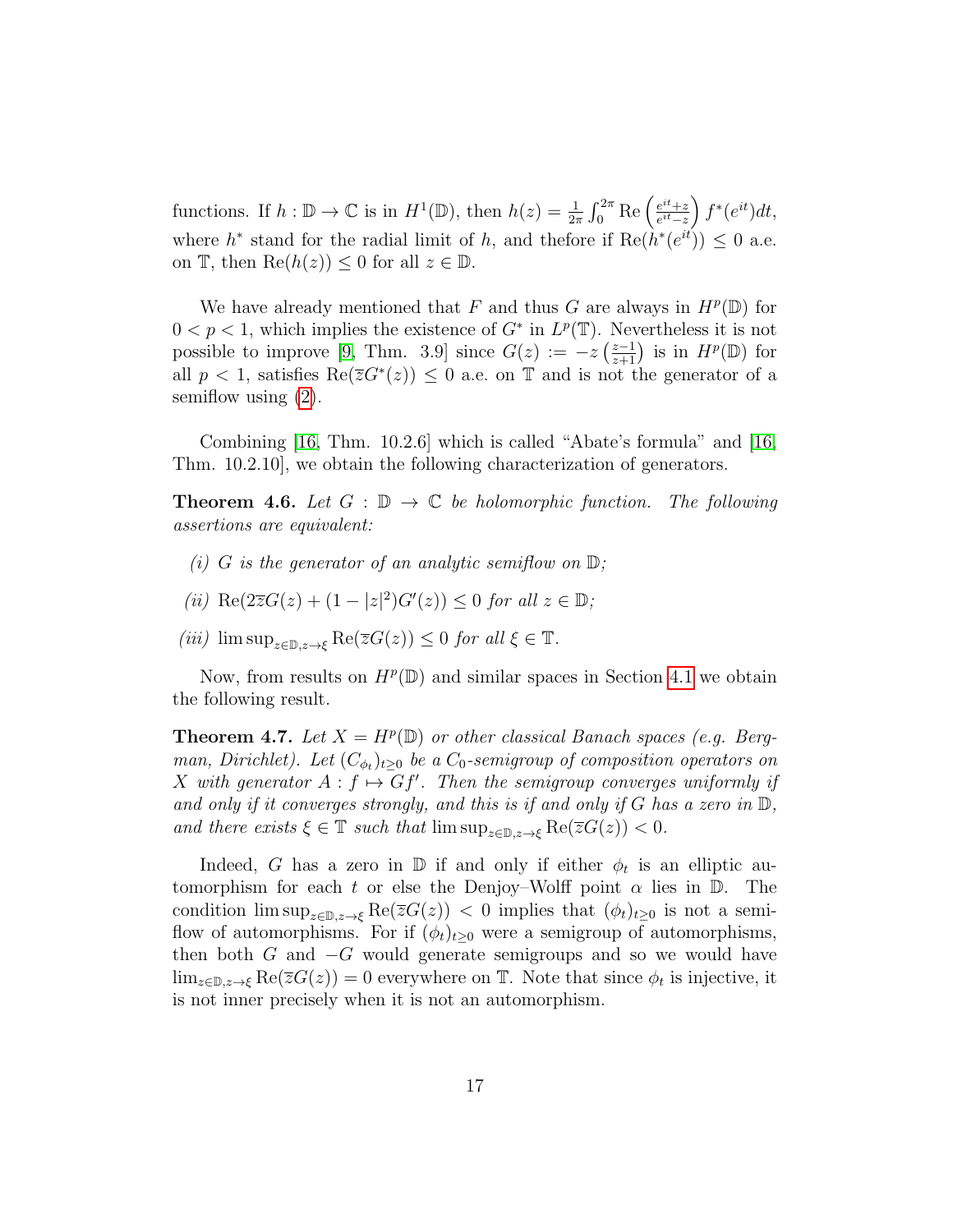#### <span id="page-17-0"></span>4.3 Weighted composition operators

Iterates of weighted composition operators on holomorphic function spaces X that embed continuously in  $Hol(\mathbb{D})$  are studied in [\[22\]](#page-31-7). Some of the most relevant theorems here are the following, where again  $W_{w,\phi}$  is the weighted composition operator  $f \mapsto w(f \circ \phi)$ . The methods of proof are similar to those of [\[5\]](#page-29-4). We assume first that  $\phi$  is not an elliptic automorphism and that  $W_{w,\phi}$  is at least power bounded.

<span id="page-17-2"></span>**Theorem 4.8.** With X and  $W_{w,\phi}$  as above, suppose also that  $\alpha := DW(\phi) \in$ D. Then the sequence  $(W_{w,\phi}^n)$  converges weakly as  $n \to \infty$  if and only if (i)  $|w(\alpha)| < 1$ , or (ii)  $|w(\alpha)| = 1$  and  $\sup_n ||W_{w,\phi}^n|| < \infty$ .

Theorem 4.9. Under the hypotheses of Theorem [4.8,](#page-17-2) suppose that either  $|w(\alpha)| < 1$ , or (ii)  $|w(\alpha)| = 1$  and  $\sup_n ||W_{w,\phi}^n|| < \infty$ . Then  $(W_{w,\phi}^n)$  converges uniformly if and only if  $r_e(W_{w,\phi}) < 1$ .

For elliptic automorphisms the story is slightly different.

**Theorem 4.10.** Let  $\phi$  be an elliptic automorphism of infinite order with fixed point  $\alpha \in \mathbb{D}$  and  $w \in A(\mathbb{D})$  bounded away from 0 on  $\mathbb{D}$ . Suppose that  $\sup_n ||W_{w,\phi}^n|| < \infty$ . Then  $(W_{w,\phi}^n)$  converges uniformly if and only if  $|w(\alpha)| < 1.$ 

#### <span id="page-17-1"></span>4.4 Isometry and similarity to isometry

As a byproduct of the results in Section [4.1](#page-11-1) we have characterizations of the properties isometry and similarity to an isometry for composition operators [\[5,](#page-29-4) [6\]](#page-29-5).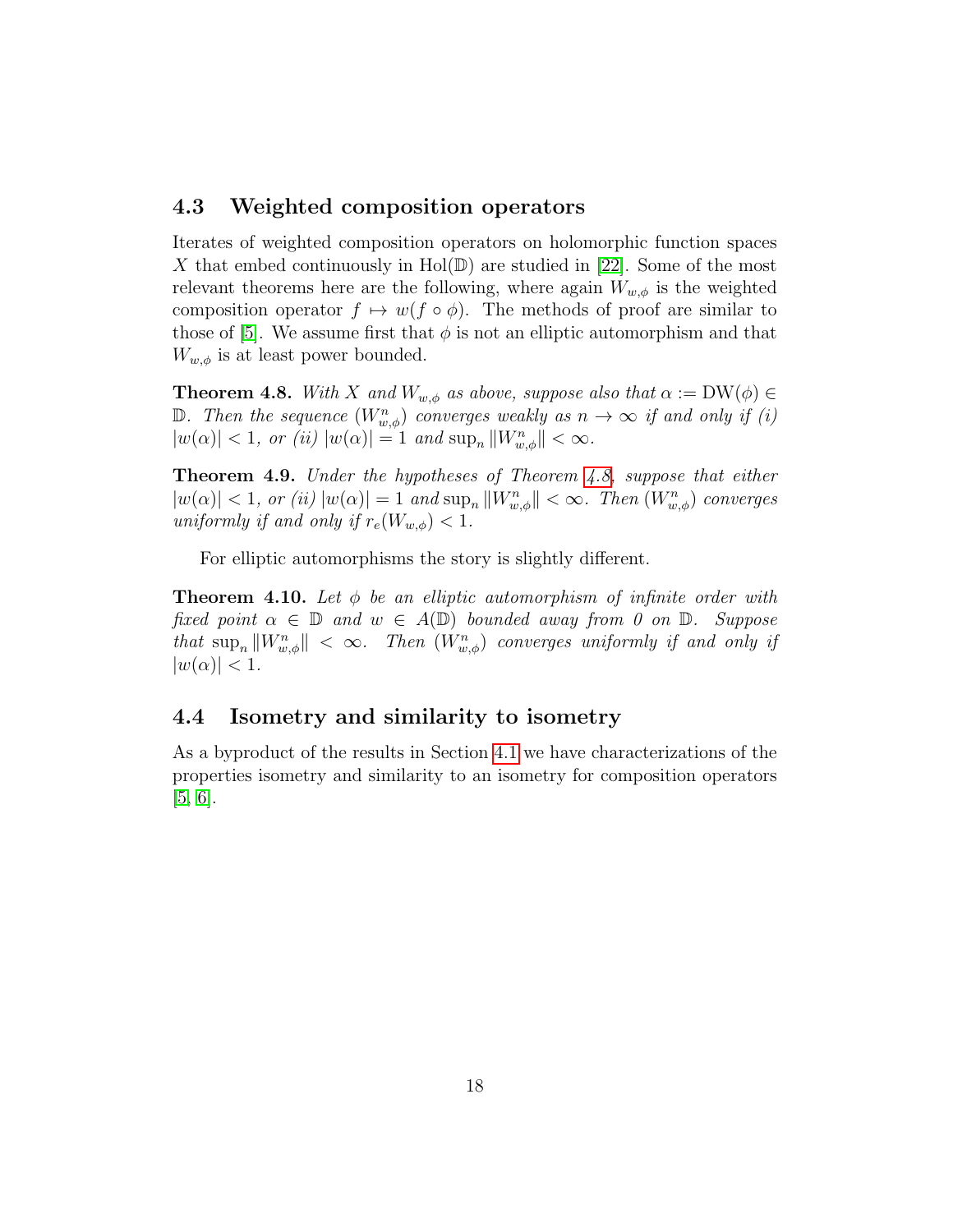| <b>Spaces</b>                                               | $C_{\varphi}$ isometric                            | $C_{\varphi}$ similar to an<br>isometry                                               |
|-------------------------------------------------------------|----------------------------------------------------|---------------------------------------------------------------------------------------|
| $H^p(\mathbb{D}), 1 \leq p < \infty$                        | $\varphi$ inner and $\varphi(0) =$<br>$\mathbf{0}$ | $\varphi$ inner and $\exists b \in \mathbb{D}$<br>with $\varphi(b) = b$               |
| $A_{\beta}^p(\mathbb{D}), \beta > -1, 1 \leq p < \infty$    | $\varphi$ rotation                                 | $\varphi$ elliptic automor-<br>phism                                                  |
| B                                                           | $\varphi(0)=0$ and $\tau_{\varphi}^{\infty}=$      | $\exists b \in \mathbb{D}$ with $\varphi(b) =$<br>b and $\tau_{\varphi}^{\infty} = 1$ |
| $\mathcal{B}_0$ or $\mathcal{B}^{\alpha}$ , $\alpha \neq 1$ | $\varphi$ rotation                                 | $\varphi$ elliptic automor-<br>phism                                                  |
| $H_{\nu_n}^{\infty}, 0 < p < \infty$                        | $\varphi$ rotation                                 | $\varphi$ elliptic automor-<br>phism                                                  |

Here

$$
\tau_{\phi}^{\infty} := \sup_{z \in \mathbb{D}} \frac{1 - |z|^2}{1 - |\phi(z)|^2} |\phi'(z)|.
$$

#### <span id="page-18-0"></span>4.5 Generators

Suppose now that  $(T_t)_{t\geq 0}$  is a  $C_0$ -semigroup of weighted composition operators  $T_t = w_t C_{\phi_t}$  acting on a suitable space of functions on a domain  $\Omega$ . We have already discussed results describing generators in the unweighted case in Theorems [4.5](#page-15-1) and [4.6,](#page-16-0) namely  $Af = Gf'$ , where

<span id="page-18-1"></span>
$$
G(z) := \lim_{t \to 0} \frac{\phi_t(z) - z}{t}.
$$
 (3)

The converse, as shown in work by Arendt and Chalendar [\[4\]](#page-29-7) and Gallardo and Yakubovich [\[33\]](#page-31-8), associates with a holomorphic function  $G$  a semiflow satisfying  $u'(t) = G(u(t))$ , with  $u(0) = z$ .

<span id="page-18-2"></span>**Theorem 4.11.** Let  $X$  be a function space with continuous point evaluations on a domain  $\Omega$ . If either

(i) If  $(z_n) \subset \Omega$  such that  $z_n \to z \in \Omega \cup \{\infty\}$  and  $\lim_{n\to\infty} f(z_n)$  exists in  $\mathbb C$ for all  $f \in X$  then  $z \in \Omega$ , or

(ii)  $\Omega = \mathbb{D}$  and  $\text{Hol}(\overline{\mathbb{D}}) \subset X \subset \text{Hol}(\mathbb{D})$  with continuous embeddings,

then the semigroup associated with G is a (quasicontractive) semigroup of composition operators.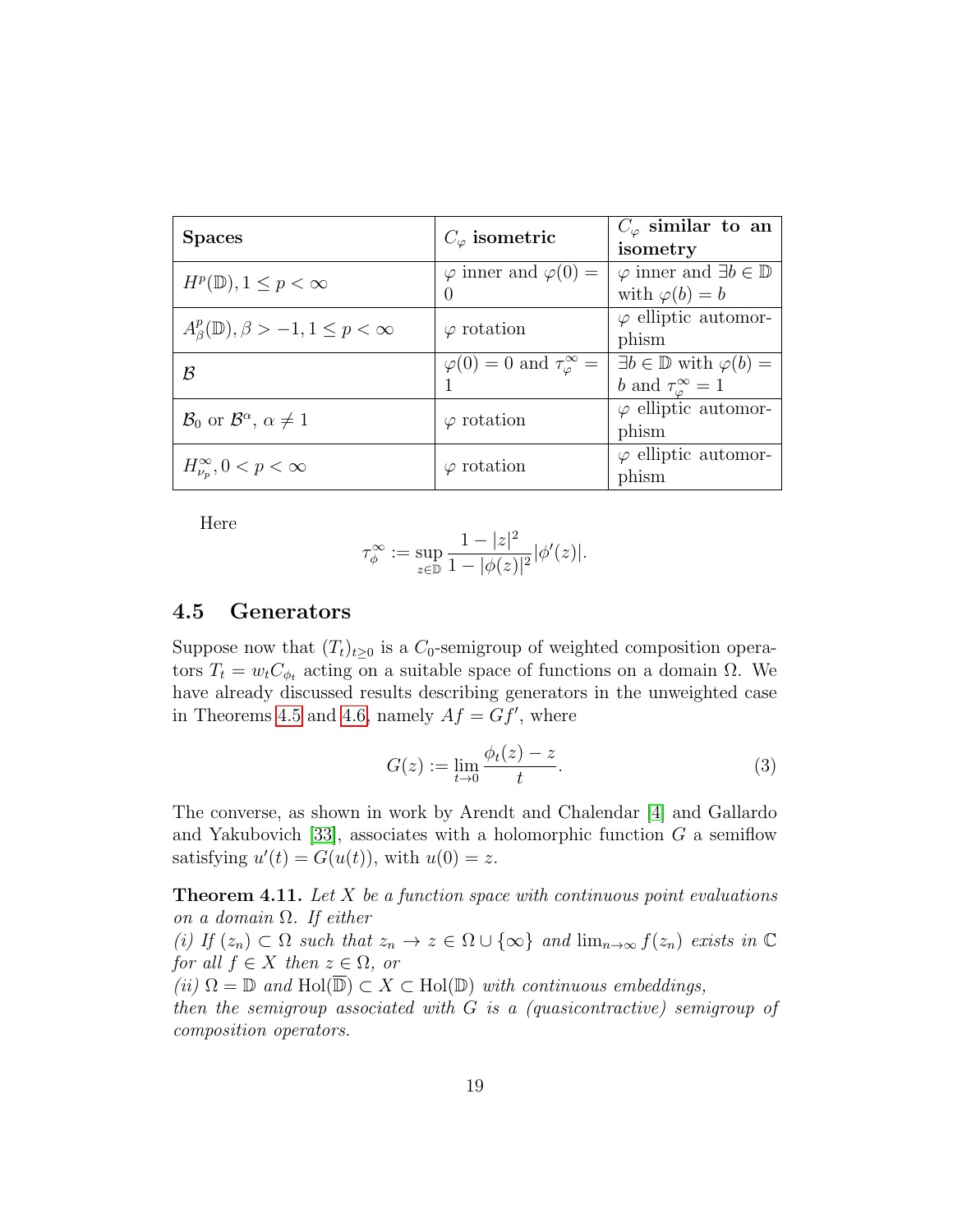Note that Hol( $\mathbb{D}$ ) embeds continuously in X means that for each  $\varepsilon > 0$ , there exists a positive constant  $c(\varepsilon)$  such that

$$
||f||_X \le c(\epsilon) \sup_{|z| \le 1+\epsilon} |f(z)|, \ f \in A(D(0, 1+\epsilon)),
$$

where  $A(D(0, 1+\varepsilon))$  is the algebra of all holomorphic functions in  $D(0, 1+\varepsilon)$ , the open disc centered at 0 and of radius  $1+\varepsilon$ , and continuous on the closure of  $D(0, 1 + \varepsilon)$ .

For weighted composition operators on  $\mathbb{D}$ , a semigroup of the form  $T_t =$  $w_tC_{\phi_t}$  has infinitesimal generator  $Af = Gf' + gf$ , where now

$$
g(z) = \frac{\partial w_t(z)}{\partial t}_{t=0}
$$

and G is once again given by  $(3)$ . Assuming Condition (ii) in Theorem [4.11,](#page-18-2) it is shown in [\[32,](#page-31-2) Thm. 3.1] that every semigroup with generator of the form  $Af = Gf' + gf$  is a semigroup of weighted composition operators. See also [\[14\]](#page-30-8) for a generalization of [\[4\]](#page-29-7).

### <span id="page-19-0"></span>5 Compactness and analyticity

This section is mainly extracted from [\[10\]](#page-29-8). We restrict our study to the semigroups of composition operators on the Hardy space  $H^2(\mathbb{D})$ , even though some of the results can be extended to non-Hilbertian Hardy spaces or weighted Hardy spaces such as the Dirichlet space.

#### <span id="page-19-1"></span>5.1 Immediate and eventual compactness

We recall that a semigroup  $(T(t))_{t>0}$  is said to be *immediately compact* if the operators  $T(t)$  are compact for all  $t > 0$ . A semigroup  $(T(t))_{t \geq 0}$  is said to be eventually compact if there exists  $t_0 > 0$  such that  $T(t)$  is compact for all  $t \geq t_0$ . Similar definitions hold for immediately/eventually trace-class.

The following theorem [\[43,](#page-32-0) Chap. 2, Thm 3.3] links immediate compactness with continuity in norm.

<span id="page-19-2"></span>**Theorem 5.1.** Let  $(T(t))_{t>0}$  be a  $C_0$ -semigroup and let A be its infinitesimal generator. Then  $(T(t))_{t\geq0}$  is immediately compact if and only if (i) the resolvent  $R(\lambda, A)$  is compact for all (or for one)  $\lambda \in \mathbb{C} \setminus \sigma(A)$ , and (*ii*)  $\lim_{s \to t} ||T(s) - T(t)|| = 0$  for all  $t > 0$ .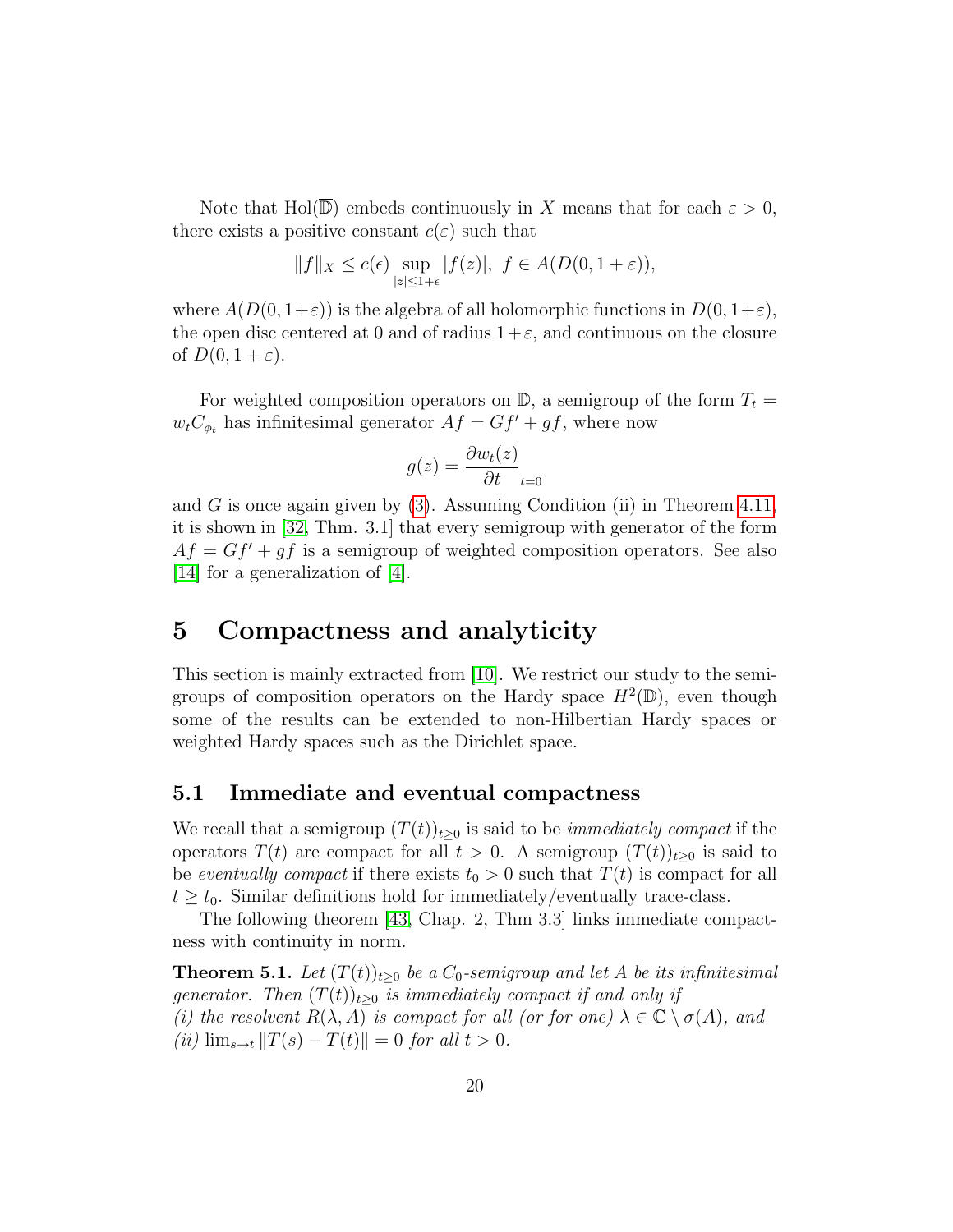We begin with an elementary observation.

<span id="page-20-0"></span>**Proposition 5.2.** Suppose that for some  $t_0 > 0$  one has  $|\phi_{t_0}(\xi)| = 1$  on a set of positive measure; then  $C_{\phi_{t_0}}$  is not compact on  $H^2(\mathbb{D})$  and so the semigroup  $(C_{\phi_t})_{t\geq 0}$  is not immediately compact.

Proof. For the Hardy space, this follows since the weakly null sequence  $(e_n)_{n\geq 0}$  with  $e_n(z) = z^n$  is mapped into  $(\phi_{t_0}^n)$ , which does not converge to 0 in norm.  $\Box$ 

We shall now give a sufficient condition for immediate compactness of a semigroup of composition operators, in terms of the associated function G. First, we recall a classical necessary and sufficient condition for compactness of a composition operator  $C_{\phi}$  in the case when  $\phi$  is univalent [\[24,](#page-31-1) pp. 132, 139].

**Theorem 5.3.** For  $\phi : \mathbb{D} \to \mathbb{D}$  analytic and univalent, the composition operator  $C_{\phi}$  is compact on  $H^2(\mathbb{D})$  if and only if

$$
\lim_{z \to \xi} \frac{1 - |z|^2}{1 - |\phi(z)|^2} = 0
$$

for all  $\xi \in \mathbb{T}$ .

The following proposition collects together standard results on trace-class composition operators [\[24,](#page-31-1) p. 149].

**Proposition 5.4.** For  $\phi : \mathbb{D} \to \mathbb{D}$  analytic with  $\|\phi\|_{\infty} < 1$ , the composition operator  $C_{\phi}$  is trace-class on  $H^2(\mathbb{D})$ .

Here is an example showing that immediate and eventual compactness are different even for semigroups of composition operators on  $H^2(\mathbb{D})$ .

**Example 5.5.** Let h be the Riemann map from  $\mathbb D$  onto the starlike region

 $\Omega := \mathbb{D} \cup \{z \in \mathbb{C} : 0 < \text{Re}(z) < 2 \text{ and } 0 < \text{Im}(z) < 1\},\$ 

with  $h(0) = 0$ . Since  $\partial\Omega$  is a Jordan curve, the Carathéodory theorem [\[44,](#page-32-8) Thm 2.6, p. 24] implies that h extends continuously to  $\mathbb T$ .

Let  $\phi_t(z) = h^{-1}(e^{-t}h(z))$ . Note that for  $0 < t < \log 2$ ,  $\phi_t(\mathbb{T})$  intersects  $\mathbb{T}$ on a set of positive measure, and thus,  $C_{\phi_t}$  is not compact by Proposition [5.2.](#page-20-0) Moreover, for  $t > \log 2$ ,  $\|\phi_t\|_{\infty} < 1$ , and therefore  $C_{\phi_t}$  is compact (actually trace-class). Figure 1 represents the image of  $\varphi_t$  for different values of t.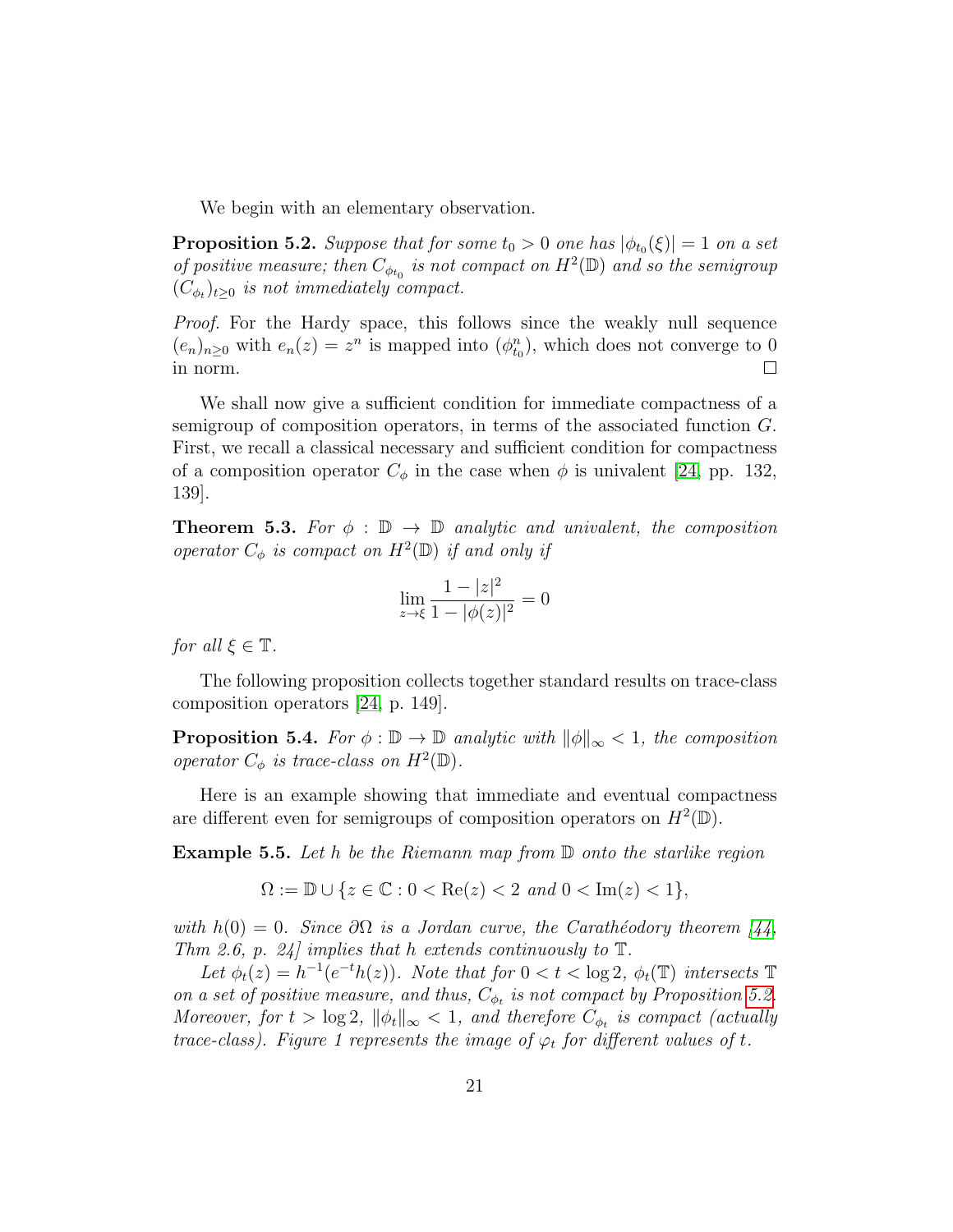

### <span id="page-21-0"></span>5.2 Compact analytic semigroups

A  $C_0$ -semigroup T will be called analytic (or holomorphic) if there exists a sector  $\Sigma_{\theta} = \{ re^{i\alpha}, r \in \mathbb{R}_+, |\alpha| < \theta \}$  with  $\theta \in (0, \frac{\pi}{2})$  $\frac{\pi}{2}$  and an analytic mapping  $\widetilde{T}: \Sigma_{\theta} \to \mathcal{L}(X)$  such that  $\widetilde{T}$  is an extension of T and

$$
\sup_{\xi\in\Sigma_{\theta}\cap\mathbb{D}}\|\widetilde{T}(\xi)\|<\infty.
$$

In both cases, the generator of T (or  $\widetilde{T}$ ) will be the linear operator A defined by

$$
D(A) = \left\{ x \in X, \lim_{\mathbb{R} \to t \to 0} \frac{T(t)x - x}{t} \text{ exists} \right\}
$$

and, for all  $x \in D(A)$ ,

$$
Ax = \lim_{\mathbb{R} \to t \to 0} \frac{T(t)x - x}{t}
$$

.

In the particular case of analytic semigroups, the compactness is equivalent to the compactness of the resolvent, by Theorem [5.1,](#page-19-2) since the analyticity implies the uniform continuity [\[29,](#page-31-0) p. 109].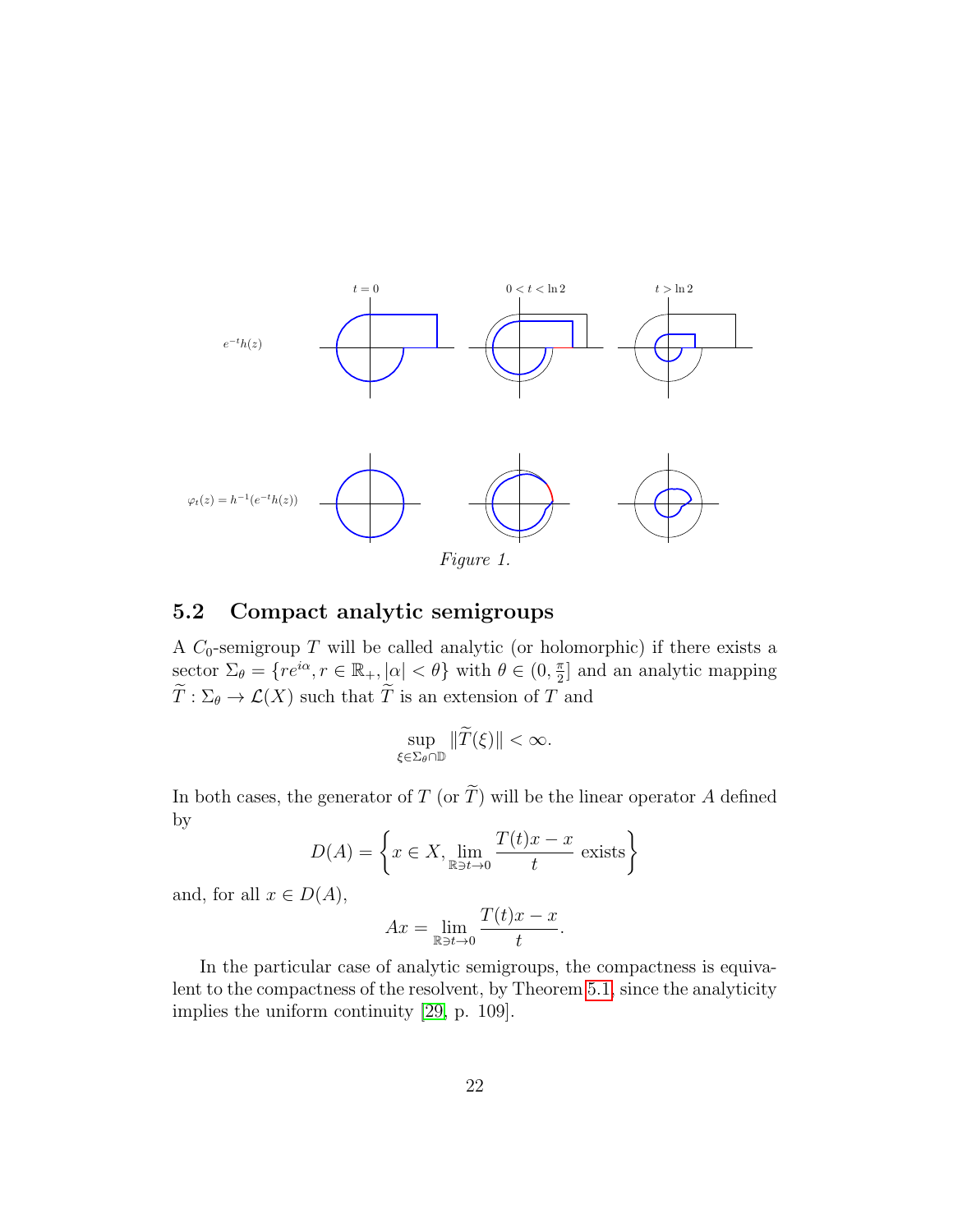**Remark 5.6.** For an analytic semigroup  $(T(t))_{t>0}$ , being eventually compact is equivalent to being immediately compact. Indeed, consider  $Q$ , the quotient map from the bounded linear operators on a Hilbert space  $\mathcal{L}(H)$ onto the Calkin algebra (the quotient of  $\mathcal{L}(H)$  by the compact operators). Then  $(QT(t))_{t>0}$  is an analytic semigroup which vanishes for  $t > 0$  large enough, and therefore vanishes identically (this observation is attributed to W. Arendt).

We may include that remark in the following result.

**Theorem 5.7.** Let  $G : \mathbb{D} \to \mathbb{C}$  be a holomorphic function such that the operator A defined by  $Af(z) = G(z)f'(z)$  with dense domain  $D(A) \subset H^2(\mathbb{D})$ generates an analytic semigroup  $(T(t))_{t\geq0}$  of composition operators. Then the following assertions are equivalent:

- 1.  $(T(t))_{t\geq0}$  is immediately compact;
- 2.  $(T(t))_{t\geq0}$  is eventually compact;
- 3.  $\forall \xi \in \mathbb{T}, \lim_{z \in \mathbb{D}, z \to \xi}$  $G(z)$ z−ξ  $\big| = \infty.$

<span id="page-22-0"></span>**Theorem 5.8.** Let  $G : \mathbb{D} \to \mathbb{C}$  be a holomorphic function such that the operator A defined by  $Af(z) = G(z)f'(z)$  has dense domain  $D(A) \subset H^2(\mathbb{D})$ . The operator A generates an analytic semigroup of composition operators on  $H^2(\mathbb{D})$  if and only if there exists  $\theta \in (0, \frac{\pi}{2})$  $\frac{\pi}{2}$ ) such that for all  $\alpha \in \{-\theta, 0, \theta\}$ 

$$
\limsup_{z \in \mathbb{D}, z \to \xi} \text{Re}(e^{i\alpha} \overline{z}G(z)) \le 0 \text{ for all } \xi \in \mathbb{T}.
$$

Using the semiflow model, we have the following result.

**Theorem 5.9.** Let  $(C_{\phi_t})_{t\geq 0}$  be an immediately compact analytic semigroup on  $H^2(\mathbb{D})$ . Then the following conditions are equivalent:

1. There exists a  $t_0 > 0$  such that  $\|\phi_{t_0}\|_{\infty} < 1$ ;

2. For all  $t > 0$  one has  $\|\phi_t\|_{\infty} < 1$ .

Therefore, if there exists a  $t_0 > 0$  such that  $\|\phi_{t_0}\|_{\infty} < 1$ , then  $(C_{\phi_t})_{t \geq 0}$  is immediately trace-class.

It is of interest to consider the relation between immediate compactness and analyticity for a  $C_0$ -semigroup of composition operators: this is because compactness of a semigroup  $(T(t))_{t\geq0}$  is implied by compactness of the resolvent together with norm-continuity at all points  $t > 0$ , as in Theorem [5.1.](#page-19-2)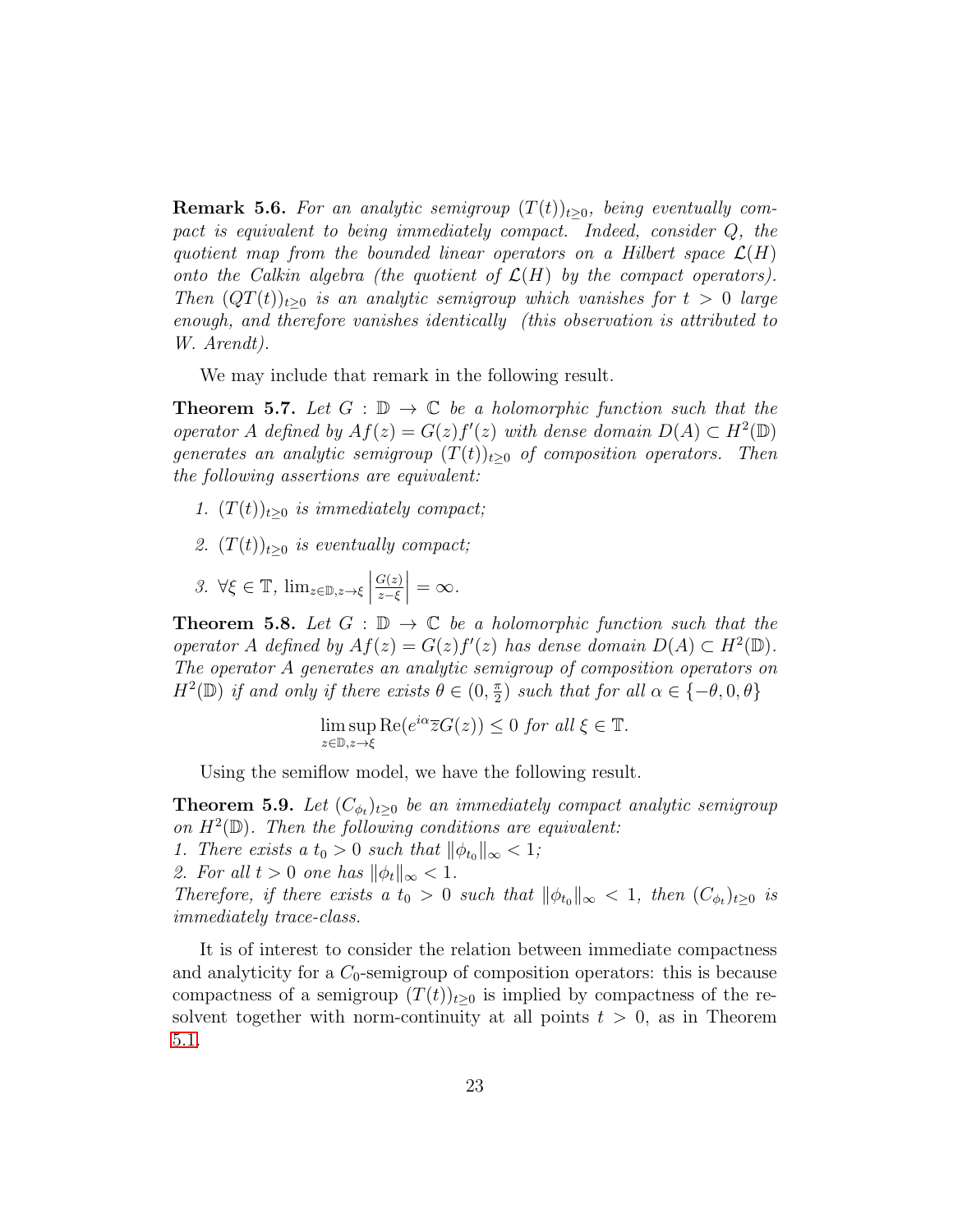Example 5.10. Consider

$$
G(z) = \frac{2z}{z-1},
$$

Now the image of the unit disc under  $\overline{z}G(z)$  is contained in the left halfplane so the operator  $A: f \mapsto Gf'$  generates a non-analytic  $C_0$ -semigroup of composition operators  $(C_{\phi_t})_{t\geq 0}$  on  $H^2(\mathbb{D})$ . On the other hand, it can be shown that  $C_{\phi_t}$  is compact – even trace-class – for each  $t > 0$ . For we have the equation

$$
\phi_t(z)e^{-\phi_t(z)} = e^{-2t}ze^{-z}.
$$

Now the function  $z \mapsto ze^{-z}$  is injective on  $\overline{\mathbb{D}}$ ; this follows from the argument principle, for the image of  $\mathbb T$  is easily seen to be a simple Jordan curve. It follows that  $\|\phi_t\|_{\infty} < 1$  for all  $t > 0$ , and so  $C_{\phi_t}$  is trace-class.

**Example 5.11.** The semigroup corresponding to  $G(z) = (1-z)^2$  is analytic but not immediately compact. For

$$
\phi_t(z) = \frac{(1-t)z + t}{-tz + 1 + t}
$$

the Denjoy–Wolff point is 1, so the semigroup cannot be immediately compact.

The analyticity follows on calculating  $\overline{z}G(z)$  for  $z = e^{i\theta}$ . We obtain  $-4\sin^2(\theta/2)$ , which gives the result by Theorem [5.8.](#page-22-0)

### <span id="page-23-0"></span>6 An outlook on  $\mathbb{C}_+$  and  $\mathbb{C}$

#### <span id="page-23-1"></span>6.1 The right halfplane  $\mathbb{C}_+$

Unlike in the case of the disc, not all composition operators on  $H^2(\mathbb{C})$  are bounded, and there are no compact composition operators.

The following theorem was given by Elliott and Jury [\[28\]](#page-31-9) (see also [\[40\]](#page-32-9)). Recall that the angular derivative  $\phi'(\infty)$  of a self-map of  $\mathbb{C}_+$  is defined by

$$
\phi'(\infty) = \lim_{z \to \infty} \frac{z}{\phi(z)}
$$

**Theorem 6.1.** Let  $\phi : \mathbb{C}_+ \to \mathbb{C}_+$  be holomorphic. The composition operator  $C_{\phi}$  is bounded on  $H^2(\mathbb{C}_+)$  if and only if  $\phi$  has finite angular derivative  $0 <$  $\lambda < \infty$  at infinity, in which case  $||C_{\phi}|| =$  $\varphi$ λ. We also have for the essential norm that  $||C_{\phi}||_e = ||C_{\phi}||$  so that there are no compact composition operators on  $H^2(\mathbb{C}_+)$ .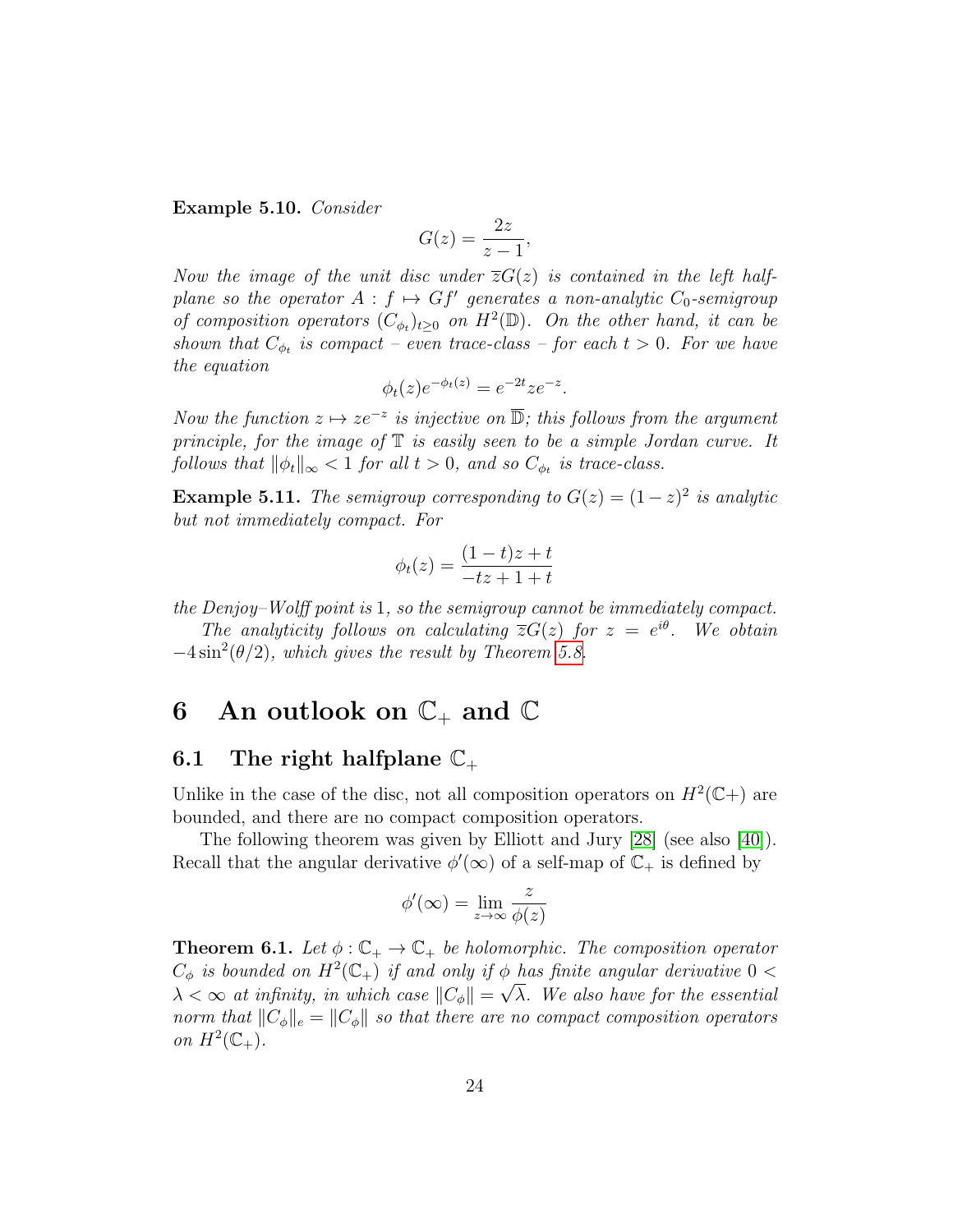Berkson and Porta [\[13\]](#page-30-7) gave the following criterion for an analytic funcction G to generate a one-parameter semiflow of analytic mappings from  $\mathbb{C}_+$ into itself, namely, solutions to the initial value problem

$$
\frac{\partial \phi_t(z)}{\partial t} = G(\phi_t(z)), \qquad \phi_0(z) = z,
$$

namely the condition

$$
x \frac{\partial(\text{Re } G)}{\partial x} \le \text{Re } G \qquad \text{on} \quad \mathbb{C}_+,
$$

where as usual  $x = \text{Re } z$ . In this case the semigroup with generator  $A : f \mapsto z$  $Gf'$  consists of composition operators.

Arvanitidis [\[8\]](#page-29-9) showed that a necessary and sufficient condition for these composition operators to be bounded is that the non-tangential limit  $\delta :=$  $\angle \lim_{z \to \infty} G(z)/z$  exists, in which case  $||C_{\phi_t}|| = e^{-\delta t/2}$  and the semigroup is quasicontractive.

In [\[10\]](#page-29-8) it was shown that for G holomorphic on  $\mathbb{C}_+$  a necessary condition for the operator  $A: f \mapsto Gf'$  to generate a quasicontractive semigroup is

$$
\inf_{z \in \mathbb{C}_+} \frac{\text{Re}\, G(z)}{\text{Re}\, z} > -\infty,
$$

and for a contractive semigroup this infimum is non-negative.

#### <span id="page-24-0"></span>6.2 The complex plane C

For C we present material on the Fock space from [\[23\]](#page-31-10). The Fock space is arguably one of the most important spaces of entire functions, and it is possible to give a complete answer to several questions involving (weighted) composition operators.

For  $1 \leq \nu < \infty$  the Fock space  $\mathcal{F}^{\nu}$  is defined to be the space of entire functions  $f$  on  $\mathbb C$  such that the norm

$$
||f||_{\nu} := \left(\frac{\nu}{2\pi} \int_{\mathbb{C}} |f(z)|^{\nu} e^{-\nu z^2/2} dm(z)\right)^{1/\nu}
$$

is finite. The space  $\mathcal{F}^2$  is a Hilbert space with orthonormal basis  $(\tilde{e}_n)_{n=0}^{\infty}$ defined by

$$
\tilde{e}_n(z) = \frac{z^n}{\sqrt{n!}}.
$$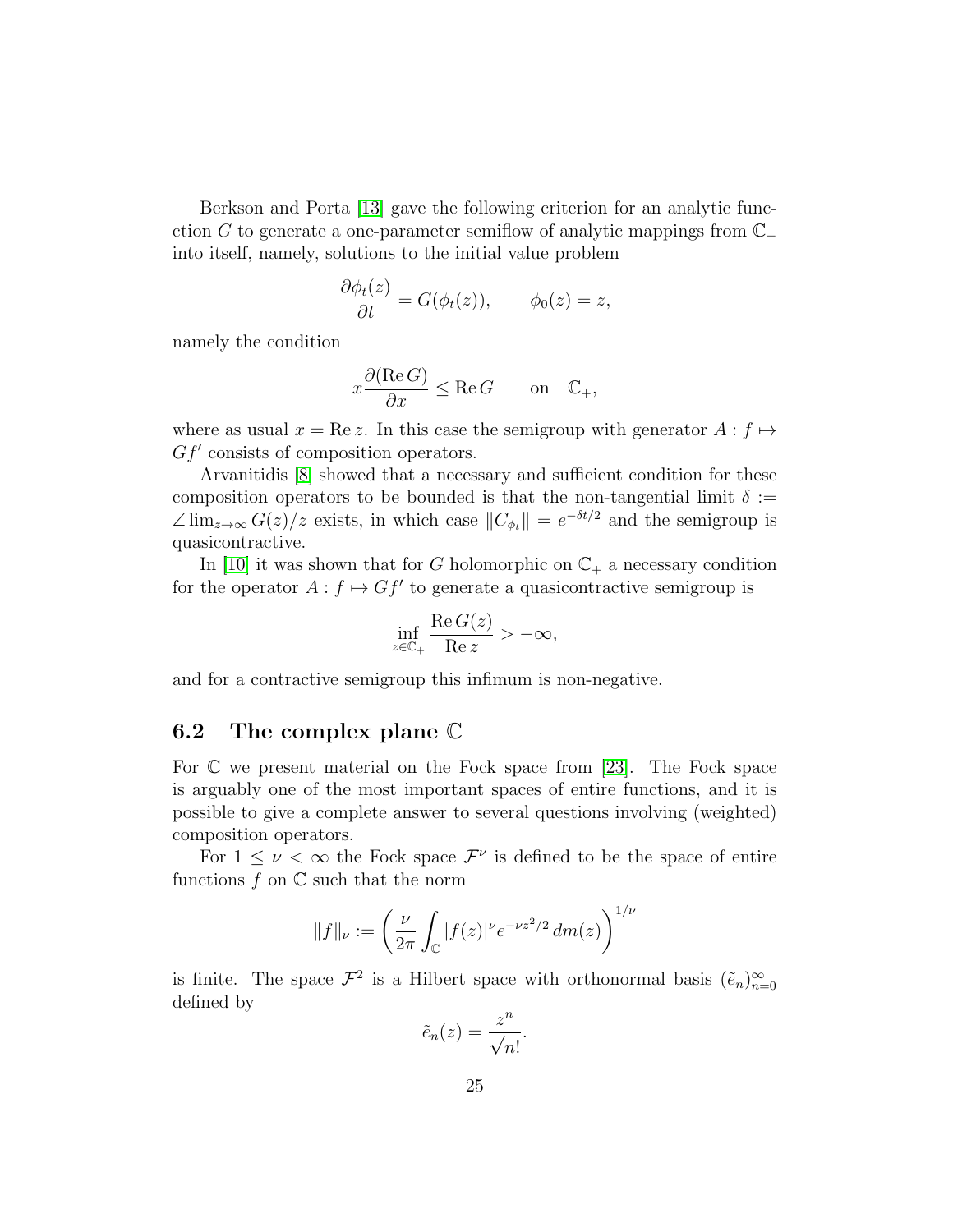#### <span id="page-25-0"></span>6.2.1 Composition operators

Boundedness of composition operators on  $\mathcal{F}^2$  was characterized in [\[19\]](#page-30-9) as follows.

**Theorem 6.2.** For an entire function  $\phi$  the composition operator  $C_{\phi}$  is bounded on  $\mathcal{F}^2$  if and only if either  $\phi(z) = az + b$  with  $|a| < 1$  and  $b \in \mathbb{C}$  or  $\phi(z) = az \ with |a| = 1.$  In the case where  $|a| < 1$  the operator  $C_{\phi}$  is compact.

Thus there are relatively few bounded composition operators on  $\mathcal{F}^2$  and most natural questions can be answered easily. When we come to weighted composition operators there will be much more to say.

The discussion here is based mostly on [\[23\]](#page-31-10), although some results may also be found in [\[47\]](#page-33-2), which concentrates on spectra and mean ergodicity.

Considering now iterates  $(C_{\phi}^n)_n$  we have

$$
C_{\phi}^{n}f(z) = \begin{cases} f\left(a^{n}z + \frac{1-a^{n}}{1-a}b\right) & \text{if } a \neq 1, \\ f(z) & \text{if } a = 1. \end{cases}
$$

We no wish to use Theorem [4.1](#page-11-2) again, so we need to know whether  $C_{\phi}$  is power-bounded. The following formula is due to [\[19\]](#page-30-9) in the case  $\nu = 2$ , and [\[26\]](#page-31-11) in general.

$$
||C_{\phi}|| = \exp\left(\frac{1}{4} \frac{|b|^2}{1-|a|^2}\right)
$$
 if  $\phi(z) = az + b$  with  $|a| < 1$ .

Theorem 6.3. The asymptotics of iteration of bounded composition operators on  $\mathcal{F}^{\nu}$  are as follows.

- 1. If  $\phi(z) = az$  with  $|a| = 1$  and  $a \neq 1$ , then  $(C_{\phi}^{n})$  consists of unitary operators and does not converge even weakly.
- 2. If  $\phi(z) = az + b$  with  $|a| < 1$  then  $(C_{\phi}^{n})$  converges in norm to the operator  $T : f \mapsto f$  $\begin{pmatrix} b \end{pmatrix}$  $1 - a$  $\setminus$ .

The proof is short, and we include it here.

*Proof.* 1. In the first case we have that  $C_{\phi}^{n} f(z) = f(a^{n} z)$  and for  $f(z) = z$ there is clearly no convergence.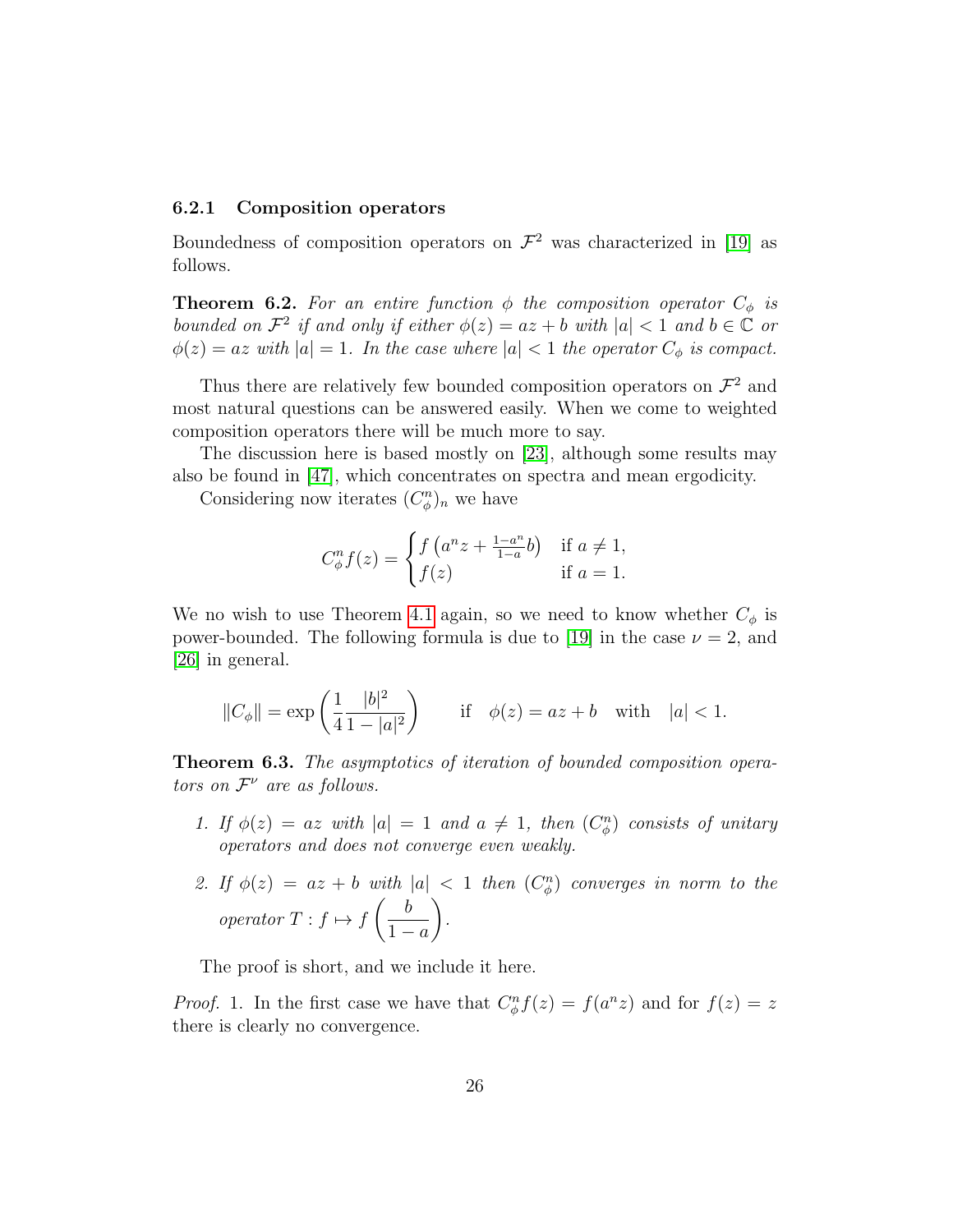2. In the second case

$$
\phi^{(n)}(z) = a^n z + \frac{1 - a^n}{1 - a} b =: a_n + b_n z
$$
, say.

and

$$
\frac{|b_n|^2}{1-|a_n|^2} \to \frac{|b|^2}{|1-a|^2}
$$

so  $C_{\phi}$  is power bounded. Also  $r_e(C_{\phi}) = 0$  since  $C_{\phi}$  is compact.

For the point spectrum, suppose that  $\lambda$  is an eigenvalue and f an eigenvector. Then

$$
f(az+b) = \lambda f(z)
$$

and so  $f(a_n + b_n z) = \lambda^n f(z)$ , which implies that

<span id="page-26-0"></span>
$$
\lambda^n f(z) \to f(b/(1-a)). \tag{4}
$$

This means that f is identically zero if  $|\lambda| = 1$  and  $\lambda \neq 1$ .

Finally if  $1 \in \sigma(C_{\phi})$  then 1 is an eigenvalue since  $C_{\phi}$  is compact. By [\(4\)](#page-26-0) f is constant, and dim ker( $C_{\phi} - \text{Id}$ ) = 1. Hence 1 is a pole of the resolvent of order at most 1. Indeed, assume that the pole order of 1 is larger than 1. Looking at the Jordan normal form of  $T_0 := C_{\varphi|X_0}$ , where  $X_0 = P\mathcal{F}^{\nu}$  and P the residue, we see that there exists  $f \in \mathcal{F}^{\nu}$  such that  $(\text{Id} - C_{\varphi})f = 1_{\mathbb{C}}$ . Evaluating at  $z = \frac{b}{1-a}$  we obtain a contradiction. Thus the pole order is 1. It follows that P is the projection onto  $\ker(C_{\varphi} - \text{Id}) = \mathbb{C}1_{\mathbb{C}}$  along  $\{f \in \mathcal{F}^{\nu}$ :  $f(b/(1-a)) = 0$ . Thus  $Pf = f(b/(1-a))1_{\mathbb{C}}$ . This completes the proof that  $C_{\phi}^n \to P$  is norm thanks to Theorem [4.1.](#page-11-2)

 $\Box$ 

Similarly, we can characterise  $C_0$ -semigroups of bounded composition operators.

**Theorem 6.4.** A  $C_0$ -semigroup  $(C_{\phi_t})_{t\geq 0}$  of bounded composition of  $\mathcal{F}^{\nu}$  satisfies one of the following conditions for  $t > 0$ .

- 1.  $\phi_t(z) = e^{\lambda t}z + C(e^{\lambda t} 1)$  for some  $\lambda \in \mathbb{C}_- = \{z \in \mathbb{C} : \text{Re } z < 0\}$  and  $C \in \mathbb{C}$ .
- 2.  $\phi_t(z) = e^{\lambda t} z$  for some  $\lambda \in i\mathbb{R}$ .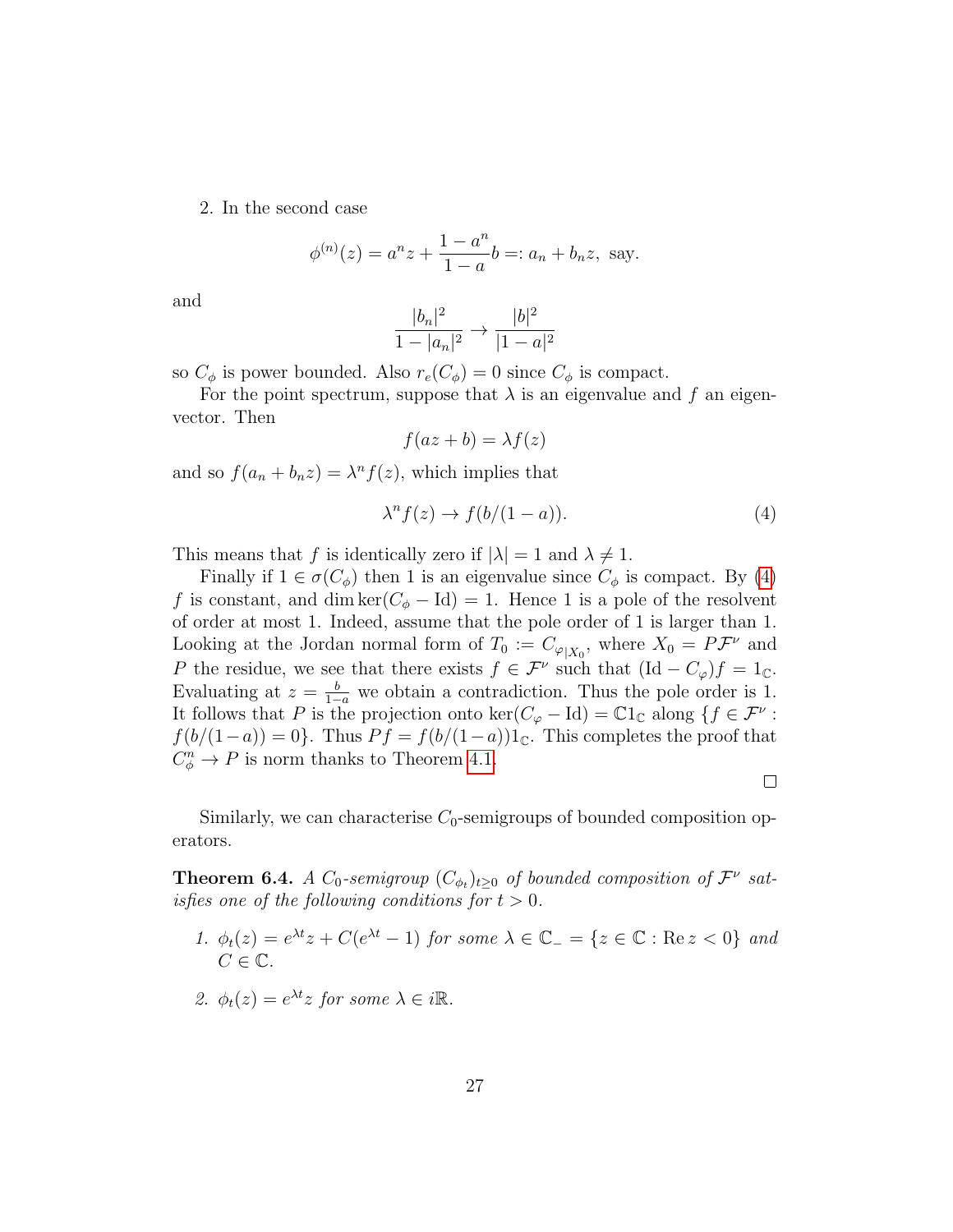The generator is given by

$$
Af(z) = \lambda(z + C)f'(z),
$$

where  $C = 0$  in case (2).

Moreover  $(C_{\phi_t})_{t\geq0}$  converges in norm a  $t\to\infty$  if and only if  $\lambda\in\mathbb{C}_-$ , in which case the limit T satisfies  $T f = f(-C)$ .

Using a theorem from [\[4\]](#page-29-7) we get:

**Theorem 6.5.** Every  $C_0$ -semigroup on  $\mathcal{F}^2$  with generator of the form  $Af =$  $Gf'$  for some  $G \in Hol(C)$  is a semigroup of composition operators with generator satisfying

$$
G(z) = az + b, \quad with \quad \text{Re } a < 0, \quad \text{or} \\ G(z) = az, \quad \text{with } a \in i\mathbb{R}.
$$

Moreover, the condition

$$
\limsup_{|z| \to \infty} \text{Re}\,\overline{z}G(z) \le 0\tag{5}
$$

is necessary and sufficient for such G.

#### <span id="page-27-0"></span>6.2.2 Weighted composition operators

For weighted composition operators  $W_{w,\phi}$  we have the result of Le [\[36\]](#page-32-10), extended by Hai and Khoi [\[34\]](#page-32-11) as follows:

**Proposition 6.6.** The weighted composition operator  $W_{w,\phi}$  with w not identically zero is bounded on  $\mathcal{F}^{\nu}$  if and only if both the following conditions hold:

- $w \in \mathcal{F}^{\nu}$ ;
- $M(w, \phi) := \sup_{z \in \mathbb{C}} |w(z)|^2 e^{(|\phi(z)|^2 |z|^2)} < \infty.$

Moreover, in this case  $\phi(z) = az + b$  with  $|a| \leq 1$ . If  $|a| = 1$  then we also have

$$
w(z) = w(0)e^{-baz} \tag{6}
$$

for  $z \in \mathbb{C}$ .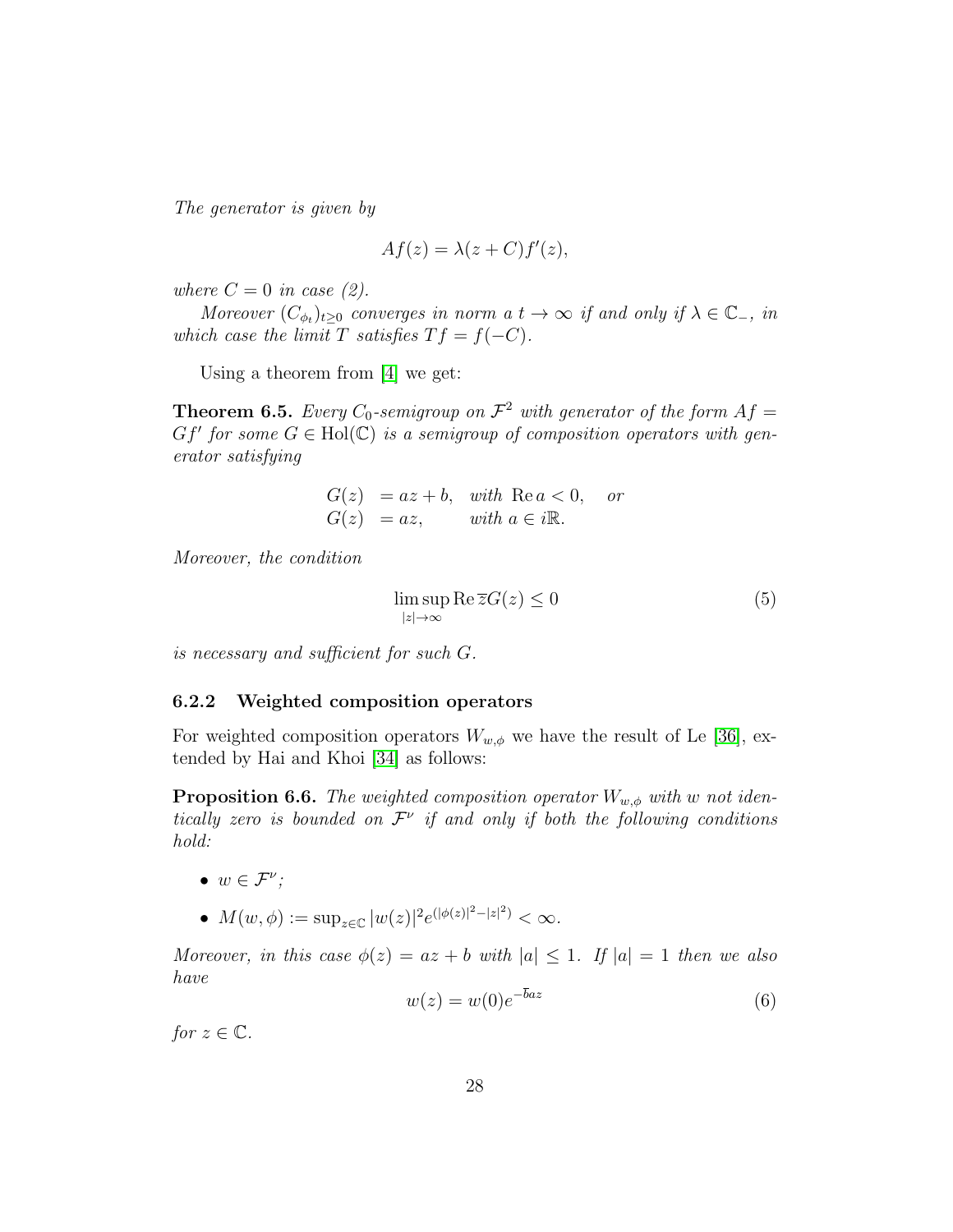See also [\[18\]](#page-30-10) for a recent discussion of these results. Note that from [\[34\]](#page-32-11) we have the useful inequality

$$
\sqrt{M(w,\phi)} \le \|W_{w,\phi}\| \le \sqrt{M(w,\phi)}/|a|.
$$

Thus for power-boundedness of  $W_{w,\phi}$ , it is possible to give a complete result for  $|a|=1$ .

**Theorem 6.7.** Suppose that  $\phi(z) = az + b$  with  $|a| = 1$ , then  $W_{w,\phi}$  is powerbounded on  $\mathcal{F}^{\nu}$  if and only if  $|w(0)| \leq e^{-|b|^2/2}$ .

The case  $|a| < 1$  is apparently unsolved, although this result for nonvanishing  $w$  (as in the case of semigroups) can be found in [\[18\]](#page-30-10).

**Theorem 6.8.** For  $\phi(z) = az + b$  with  $|a| < 1$  and w nonvanishing the operator  $W_{w,\phi}$  is bounded on  $\mathcal{F}^{\nu}$  if and only if

$$
w(z) = e^{p+qz+rz^2}
$$

and either:

(i)  $|r| < \beta/2$ , in which case  $W_{w,\phi}$  is compact on  $\mathcal{F}^{\nu}$ , or (ii)  $|r| = \beta/2$  and, with  $t = q + ba$ , one has either  $t = 0$  or else  $t \neq 0$  and  $r=-\frac{\beta}{2}$ 2  $t^2$  $\frac{t^2}{|t|^2}$ . In case (ii)  $W_{w,\phi}$  is not compact on  $\mathcal{F}^{\nu}$ .

Finally, we can use this to characterise  $C_0$ -semigroups on the Fock space [\[23\]](#page-31-10).

**Theorem 6.9.** A  $C_0$ -semigroup  $T_t f(z) = w_t(z) f(\phi_t(z))$  ( $t \geq 0$ ) of weighted composition operators on the Fock space  $\mathcal{F}^{\nu}$  has one of the following two expressions:

- 1.  $\phi_t(z) = \exp(\lambda t)z + C(\exp(\lambda t) 1)$  for some  $\lambda \in \mathbb{C}_-$  and  $C \in \mathbb{C}$ ; in which case  $w_t = e^{p_t+q_t z+r_t z^2}$ , where explicit formulae for  $p_t$ ,  $q_t$  and  $r_t$ can be given.
- 2.  $\phi_t(z) = \exp(\lambda t)z + C(\exp(\lambda t) 1)$  for some  $\lambda \in i\mathbb{R}$  and  $C \in \mathbb{C}$ , in which case  $w_t(z) = w_t(0) \exp(\overline{C}(\exp(\lambda t) - 1)z)$  and moreover  $w_t(0) =$  $e^{\mu t}e^{|C|^2(e^{\lambda t}-1)}$  for some  $\mu \in \mathbb{C}$ .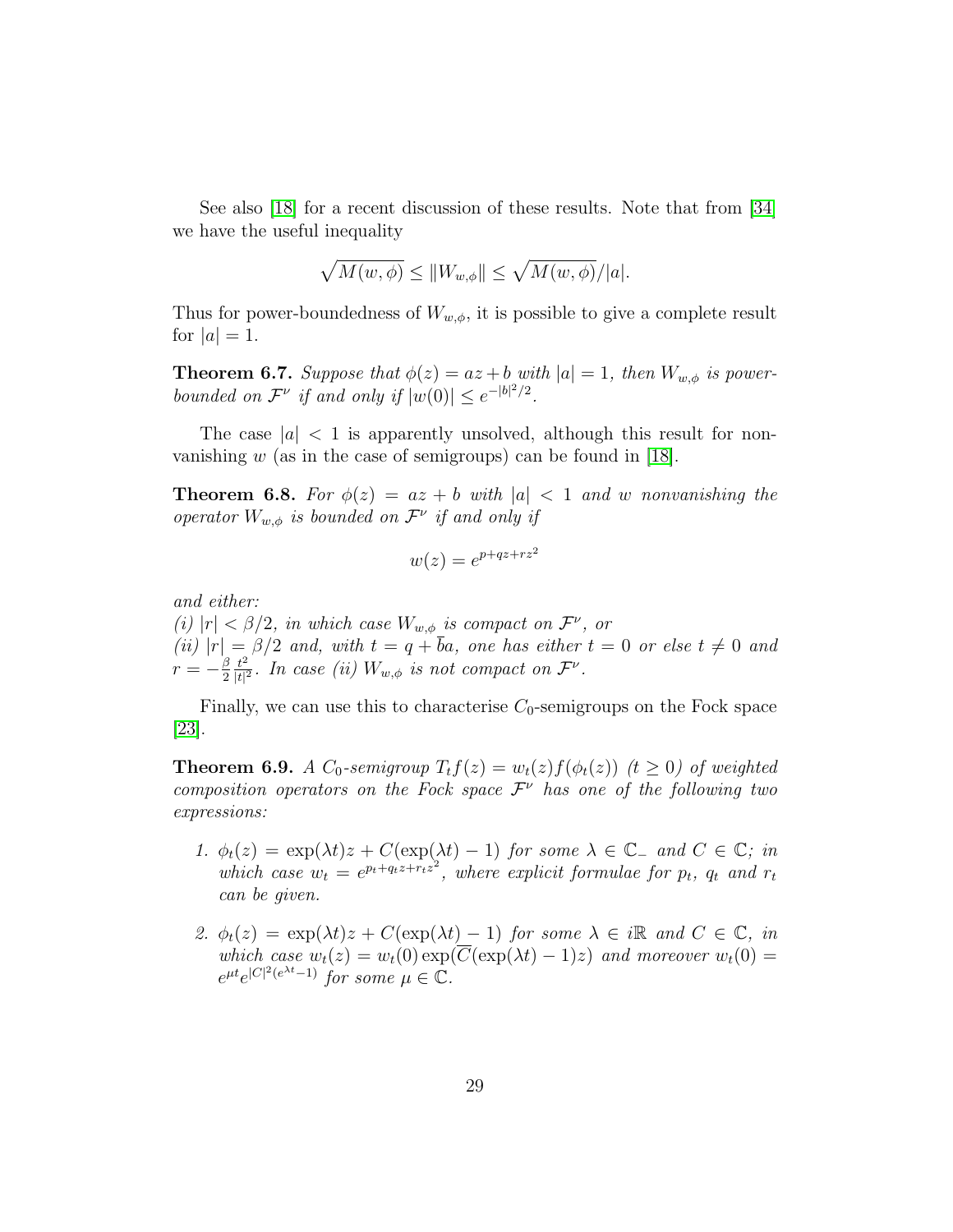### References

- <span id="page-29-0"></span>[1] M. Abate. Iteration theory of holomorphic maps on taut manifolds. Commenda di Rende (Italy): Mediterranean Press, 1989.
- <span id="page-29-1"></span>[2] A. Anderson, M. Jovovic, and W. Smith. Composition semigroups on BMOA and  $H^{\infty}$ . J. Math. Anal. Appl., 449(1):843–852, 2017.
- <span id="page-29-3"></span>[3] W. Arendt and C. J. K. Batty. Tauberian theorems and stability of one-parameter semigroups. Trans. Amer. Math. Soc., 306(2):837–852, 1988.
- <span id="page-29-7"></span>[4] W. Arendt and I. Chalendar. Generators of semigroups on Banach spaces inducing holomorphic semiflows. Israel J. Math., 229(1):165–179, 2019.
- <span id="page-29-4"></span>[5] W. Arendt, I. Chalendar, M. Kumar, and S. Srivastava. Asymptotic behaviour of the powers of composition operators on Banach spaces of holomorphic functions. *Indiana Univ. Math. J.*, 67(4):1571–1595, 2018.
- <span id="page-29-5"></span>[6] W. Arendt, I. Chalendar, M. Kumar, and S. Srivastava. Powers of composition operators: asymptotic behaviour on Bergman, Dirichlet and Bloch spaces. J. Aust. Math. Soc., 108(3):289–320, 2020.
- <span id="page-29-2"></span>[7] W. Arendt, A. Grabosch, G. Greiner, U. Groh, H. P. Lotz, U. Moustakas, R. Nagel, F. Neubrander, and U. Schlotterbeck. One-parameter semigroups of positive operators, volume 1184 of Lecture Notes in Mathematics. Springer-Verlag, Berlin, 1986.
- <span id="page-29-9"></span>[8] A. G. Arvanitidis. Semigroups of composition operators on Hardy spaces of the half-plane. Acta Sci. Math. (Szeged), 81(1-2):293–308, 2015.
- <span id="page-29-6"></span>[9] C. Avicou, I. Chalendar, and J. R. Partington. A class of quasicontractive semigroups acting on Hardy and Dirichlet space. J. Evol. Equ., 15(3):647–665, 2015.
- <span id="page-29-8"></span>[10] C. Avicou, I. Chalendar, and J. R. Partington. Analyticity and compactness of semigroups of composition operators. J. Math. Anal. Appl., 437(1):545–560, 2016.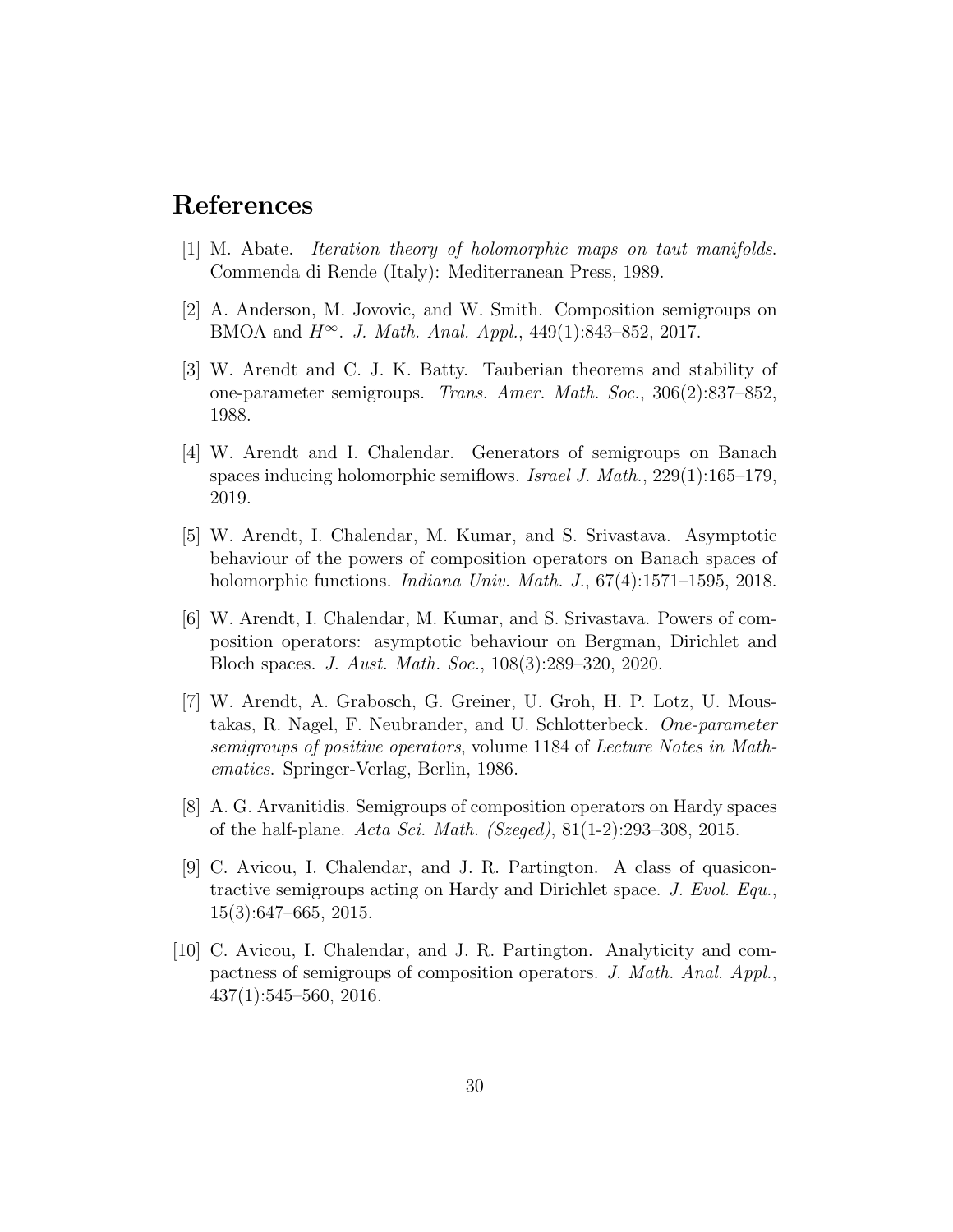- <span id="page-30-4"></span>[11] S. Banach. Theory of linear operations, volume 38 of North-Holland Mathematical Library. North-Holland Publishing Co., Amsterdam, 1987. Translated from the French by F. Jellett, With comments by A. Pełczyński and Cz. Bessaga.
- <span id="page-30-6"></span>[12] F. Bayart. Similarity to an isometry of a composition operator. Proc. Amer. Math. Soc., 131(6):1789–1791 (electronic), 2003.
- <span id="page-30-7"></span>[13] E. Berkson and H. Porta. Semigroups of analytic functions and composition operators. Michigan Math. J., 25(1):101–115, 1978.
- <span id="page-30-8"></span>[14] E. Bernard. Weighted composition semigroups on Banach spaces of holomorphic functions. Preprint, 2022.
- <span id="page-30-1"></span>[15] O. Blasco, M.D. Contreras, S. Díaz-Madrigal, J. Martínez, M. Papadimitrakis, and A.G. Siskakis. Semigroups of composition operators and integral operators in spaces of analytic functions. Ann. Acad. Sci. Fenn. Math., 38(1):67–89, 2013.
- <span id="page-30-0"></span>[16] F. Bracci, M. D. Contreras, and S. Díaz-Madrigal. *Continuous semi*groups of holomorphic self-maps of the unit disc. Springer Monographs in Mathematics. Springer, Cham, 2020.
- <span id="page-30-3"></span>[17] S. R. Caradus. Universal operators and invariant subspaces. Proc. Amer. Math. Soc., 23:526–527, 1969.
- <span id="page-30-10"></span>[18] T. Carroll and C. Gilmore. Weighted composition operators on Fock spaces and their dynamics. J. Math. Anal. Appl.,  $502(1):125234$ ,  $2021$ .
- <span id="page-30-9"></span>[19] B. J. Carswell, B. D. MacCluer, and A. Schuster. Composition operators on the Fock space. Acta Sci. Math. (Szeged), 69(3-4):871–887, 2003.
- <span id="page-30-5"></span>[20] I. Chalendar and J. R. Partington. On the structure of invariant subspaces for isometric composition operators on  $H^2(\mathbb{D})$  and  $H^2(\mathbb{C}_+)$ . Arch. Math. (Basel), 81(2):193–207, 2003.
- <span id="page-30-2"></span>[21] I. Chalendar and J. R. Partington. Modern approaches to the invariantsubspace problem, volume 188 of Cambridge Tracts in Mathematics. Cambridge University Press, Cambridge, 2011.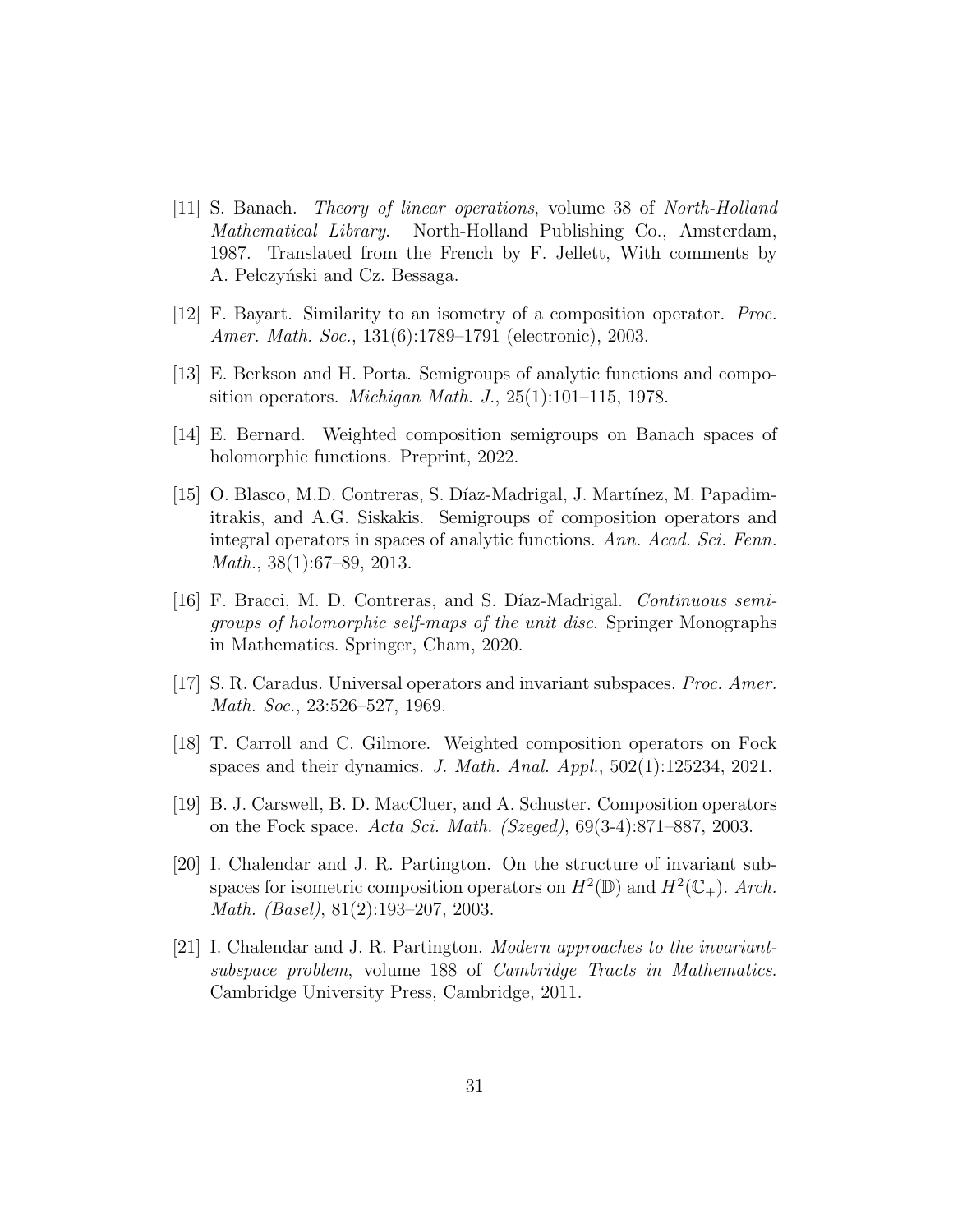- <span id="page-31-7"></span>[22] I. Chalendar and J. R. Partington. Weighted composition operators: isometries and asymptotic behaviour. J. Operator Theory, 86(1):189– 201, 2021.
- <span id="page-31-10"></span>[23] I. Chalendar and J.R. Partington. Weighted composition operators on the Fock space: iteration and semigroups. Preprint, 2021, https://arxiv.org/abs/2106.00427.
- <span id="page-31-1"></span>[24] C. C. Cowen and B. D. MacCluer. Composition operators on spaces of analytic functions. Studies in Advanced Mathematics. CRC Press, Boca Raton, FL, 1995.
- <span id="page-31-3"></span>[25] C.C. Cowen and E.A. Gallardo-Gutiérrez. A new proof of a Nordgren, Rosenthal and Wintrobe theorem on universal operators. In Problems and recent methods in operator theory, volume 687 of Contemp. Math., pages 97–102. Amer. Math. Soc., Providence, RI, 2017.
- <span id="page-31-11"></span>[26] J. Dai. The norm of composition operators on the Fock space. Complex Var. Elliptic Equ., 64(9):1608–1616, 2019.
- <span id="page-31-5"></span>[27] K. de Leeuw, W. Rudin, and J. Wermer. The isometries of some function spaces. Proc. Amer. Math. Soc., 11:694–698, 1960.
- <span id="page-31-9"></span>[28] S. Elliott and M. T. Jury. Composition operators on Hardy spaces of a half-plane. *Bull. Lond. Math. Soc.*, 44(3):489–495, 2012.
- <span id="page-31-0"></span>[29] K.-J. Engel and R. Nagel. A short course on operator semigroups. Universitext. Springer, New York, 2006.
- <span id="page-31-6"></span>[30] F. Forelli. The isometries of  $H^p$ . Canad. J. Math., 16:721-728, 1964.
- <span id="page-31-4"></span>[31] E.A. Gallardo-Gutiérrez and P. Gorkin. Minimal invariant subspaces for composition operators. J. Math. Pures Appl.  $(9)$ ,  $95(3):245-259$ , 2011.
- <span id="page-31-2"></span>[32] E.A. Gallardo-Gutiérrez, A.G. Siskakis, and D.V. Yakubovich. Generators of  $C_0$ -semigroups of weighted composition operators. Preprint, 2021, https://arxiv.org/abs/2110.05247.
- <span id="page-31-8"></span>[33] E.A. Gallardo-Gutiérrez and D.V. Yakubovich. On generators of  $C_0$ semigroups of composition operators. Israel J. Math., 229(1):487–500, 2019.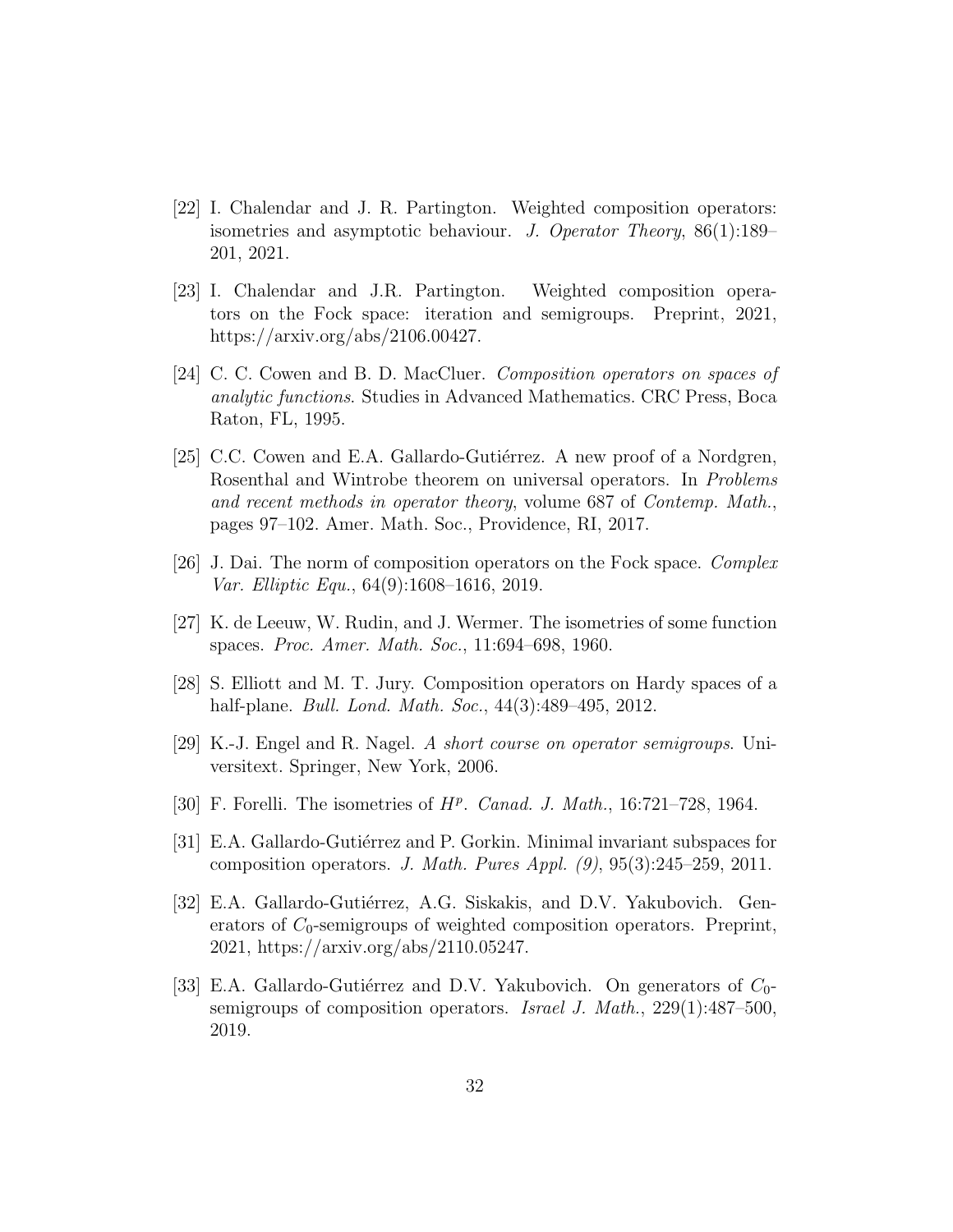- <span id="page-32-11"></span>[34] P. V. Hai and L. H. Khoi. Boundedness and compactness of weighted composition operators on Fock spaces  $\mathcal{F}^p(\mathbb{C})$ . Acta Math. Vietnam., 41(3):531–537, 2016.
- <span id="page-32-7"></span>[35] R. Kumar and J. R. Partington. Weighted composition operators on Hardy and Bergman spaces. In Recent advances in operator theory, operator algebras, and their applications, volume 153 of Oper. Theory Adv. Appl., pages  $157-167$ . Birkhäuser, Basel, 2005.
- <span id="page-32-10"></span>[36] T. Le. Normal and isometric weighted composition operators on the Fock space. Bull. Lond. Math. Soc., 46(4):847–856, 2014.
- <span id="page-32-2"></span>[37] J. E. Littlewood. On inequalities in the theory of functions. Proc. London Math. Soc. (2), 23:481–519, 1925.
- <span id="page-32-1"></span>[38] G. Lumer and R. S. Phillips. Dissipative operators in a Banach space. Pac. J. Math., 11:679–698, 1961.
- <span id="page-32-5"></span>[39] V. Matache. On the minimal invariant subspaces of the hyperbolic composition operator. Proc. Amer. Math. Soc., 119(3):837–841, 1993.
- <span id="page-32-9"></span>[40] V. Matache. Weighted composition operators on  $H^2$  and applications. Complex Anal. Oper. Theory, 2(1):169–197, 2008.
- <span id="page-32-6"></span>[41] R. Mortini. Cyclic subspaces and eigenvectors of the hyperbolic composition operator. In *Travaux mathématiques, Fasc. VII*, Sém. Math. Luxembourg, pages 69–79. Centre Univ. Luxembourg, Luxembourg, 1995.
- <span id="page-32-4"></span>[42] E. Nordgren, P. Rosenthal, and F. S. Wintrobe. Invertible composition operators on  $H^p$ . J. Funct. Anal., 73(2):324-344, 1987.
- <span id="page-32-0"></span>[43] A. Pazy. Semigroups of linear operators and applications to partial differential equations, volume 44 of Applied Mathematical Sciences. Springer-Verlag, New York, 1983.
- <span id="page-32-8"></span>[44] C. Pommerenke. Boundary behaviour of conformal maps, volume 299. Springer Grundlehren, 1993.
- <span id="page-32-3"></span>[45] G. C. Rota. Note on the invariant subspaces of linear operators. Rend. Circ. Mat. Palermo (2), 8:182–184, 1959.